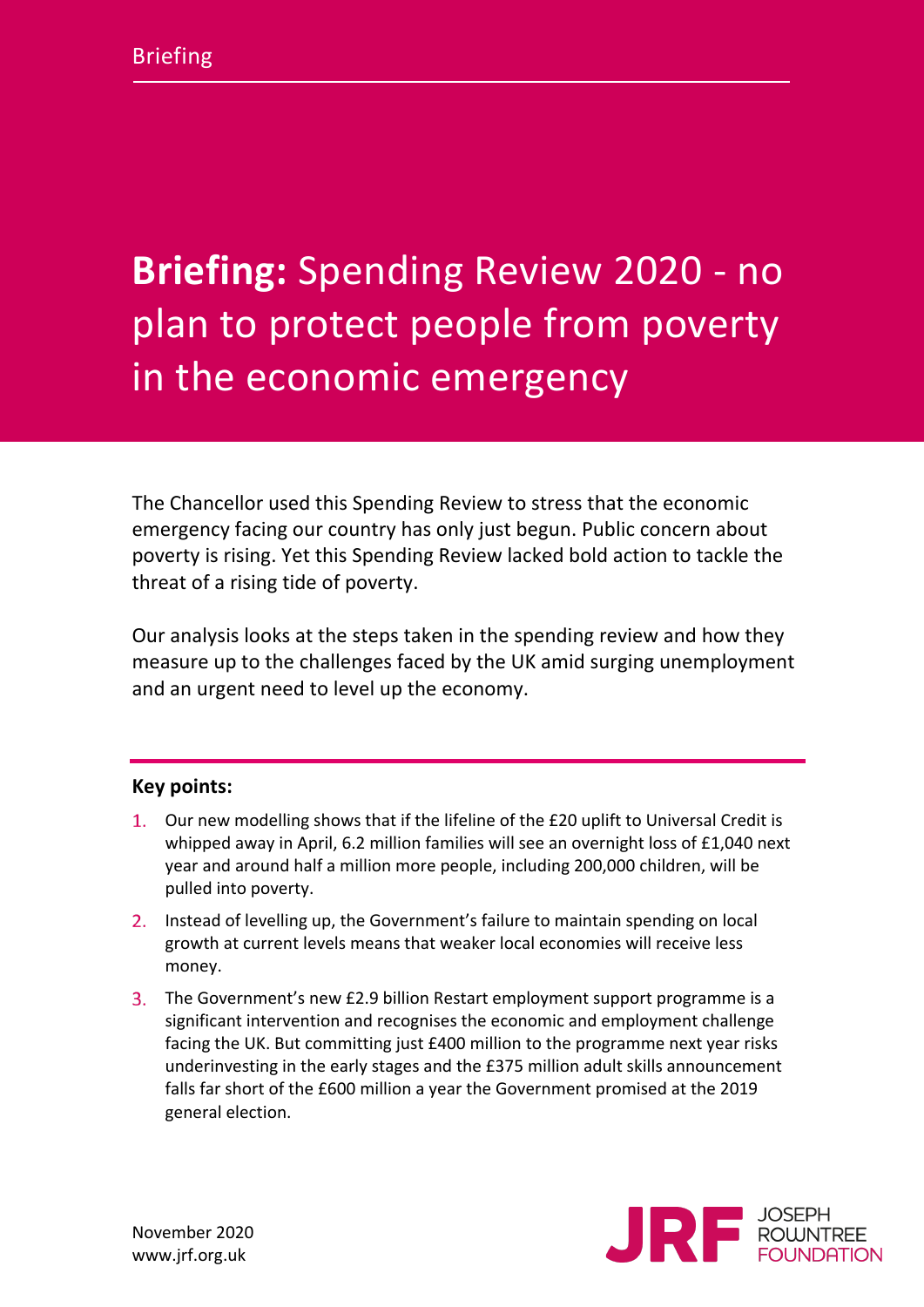# **Summary**

This briefing measures the Spending Review against five tests:

1. Has the Chancellor given people on Universal Credit certainty about their income after April?

The Chancellor chose to stay silent on whether the temporary £20 uplift to Universal Credit, a lifeline for millions of people, will be whipped away in April. Our new modelling shows that if it is, 6.2 million families will see an overnight loss of £1,040 next year and around half a million more people, including 200,000 children, will be pulled into poverty. The Government also seems to have definitively decided not to help disabled people and carers on legacy benefits, meaning 1.6 million families will continue to miss out.

#### 2. Has the Chancellor done enough to help the weakest economies to level up?

Instead of levelling up, the Government's failure to maintain spending on local growth at current levels means that weaker local economies will receive less money. The problems faced by those areas have only worsened since the pandemic hit. But the people who live in these communities will now have to wait even longer to see improvements to their job prospects and standard of living.

#### 3. Has the Chancellor done enough to help the people who lose their jobs improve their skills to find work?

The £375 million adult skills announcement falls far short of the £600 million a year National Skills Fund the Government promised at the 2019 general election. The Government's new £2.9 billion Restart employment support programme is a significant and welcome intervention at scale, and recognises the scale of the economic and employment challenge facing the UK in the months ahead. But committing just £400 million to the programme next year risks underinvesting in the early stages.

#### 4. Has the Chancellor done enough to create sustainable, good quality jobs?

Government is pinning its job creation hopes on the £100 billion capital investment programme, but without accompanied employment and skills support, jobs that are created will be out of reach for many people already swept into poverty or at risk of being pulled under. It is also unlikely that all of the investments will be as 'jobs rich' as the Government promises.

#### 5. Has the Chancellor done enough to keep housing costs under control?

Despite its positive rhetoric on ending homelessness, the Government plans to cut support with housing costs for people on low incomes, even though millions of renters are already worried about paying the rent and many risk eviction. No action was taken to invest in social housing to stem the tide of homelessness, despite the cost of borrowing to do so being at a historic low.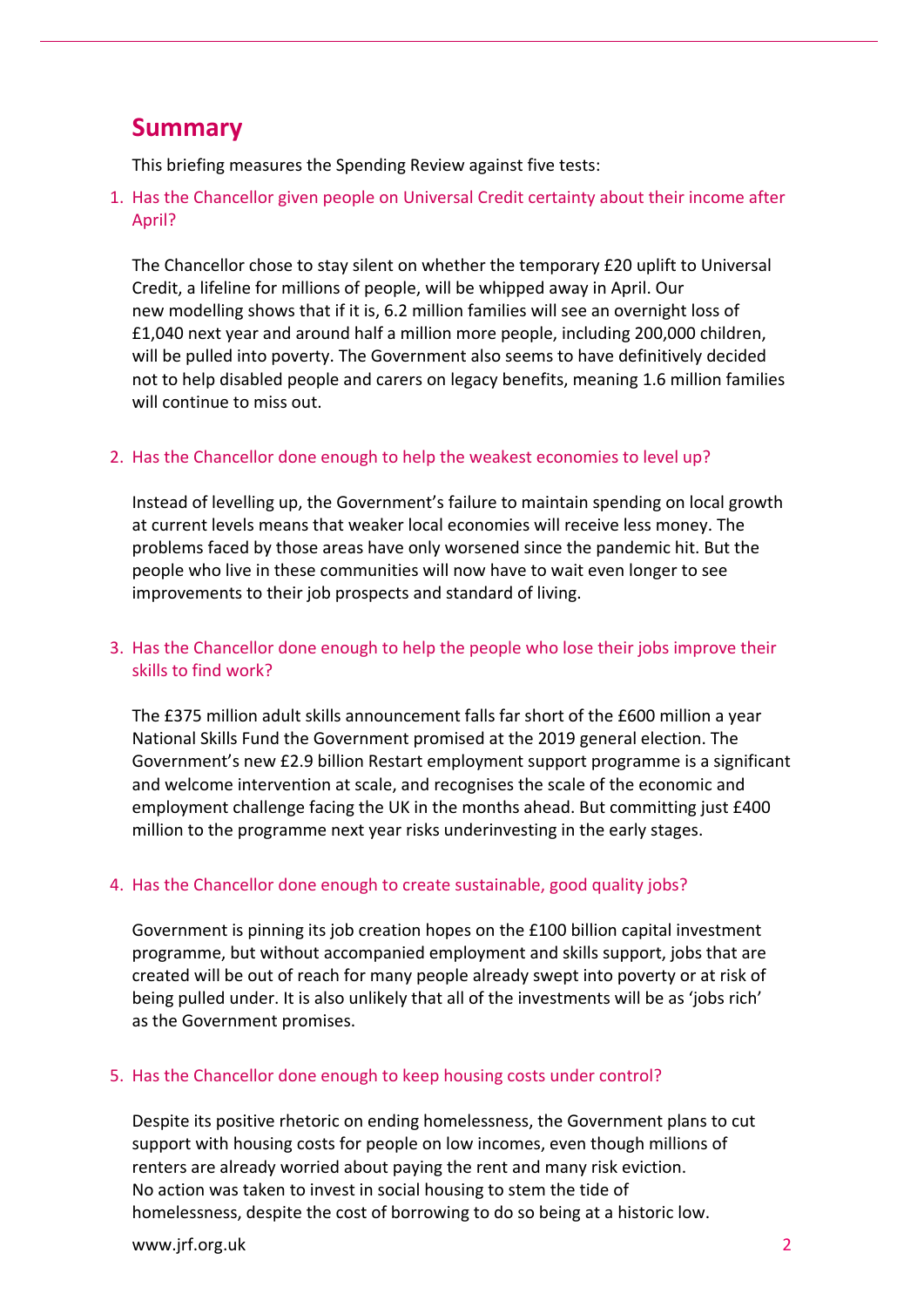# **Introduction**

The Chancellor used this Spending Review to stress that the economic emergency facing our country has only just begun. Despite painting a bleak picture and emphasizing that the economic stakes could not be higher, its inadequate response to this emergency means there is a real danger that people in poverty will pay the price.

Public concern about poverty is rising. Millions of people are anxious about their livelihoods and financial futures with large parts of our economy under restrictions and unemployment rising. This Government is at real risk of misreading the mood of the nation. Latest opinion polling finds almost one in five people now mention poverty and inequality as a major concern – notably ahead of the NHS and education – yet this Spending Review lacked bold action to tackle the threat of a rising tide of poverty.

Although the economic impact of this pandemic is far reaching, millions of people already trapped in poverty have been pulled further in by this emergency. Their situation has been made worse as they are being hit hardest by rising costs and redundancies. Lying behind the stark statistics are families struggling every day to buy food, pay their rent and cover essentials.

The Chancellor was not sanguine about the economic challenges ahead. The Office for Budget Responsibility now expects the unemployment rate to peak at 2.6 million next spring, a frightening prospect after an anxious year. A no-deal Brexit could prompt an even larger rise in unemployment which could take even longer to come down.

This peak of unemployment would be nearly as high as following the 2008 financial crisis but thankfully much lower than the 11.9% the OBR predicted in July, reflecting the success of the Government's bold, successful furlough scheme.

The Chancellor is also facing the challenge of reconciling his commitment to 'do whatever it takes' to deal with the health crisis whilst also delivering the promised infrastructure spending and managing the ever-increasing public debt. The result is a Spending Review that continues to commit tens of billions to coronavirus-related spending next year but pulls back on spending commitment elsewhere.

There were scant resources given to tackling many of our economic challenges that trap people in poverty. The Chancellor failed to deliver on promises in vital areas such as investment in skills, levelling up and creating new job opportunities. People living in places with weaker economies are likely to have less money spent on driving local economic growth, reducing their prospects of getting a good job which frees them from poverty.

With interest rates close to zero, cutting back on spending that would help overcome these challenges is a mistake. One key lesson from the last ten years is that fixing the public finances is much harder when we have weak economic growth. The Chancellor should have committed the resources needed to fix the weaknesses in our economy that trap so many people in poverty.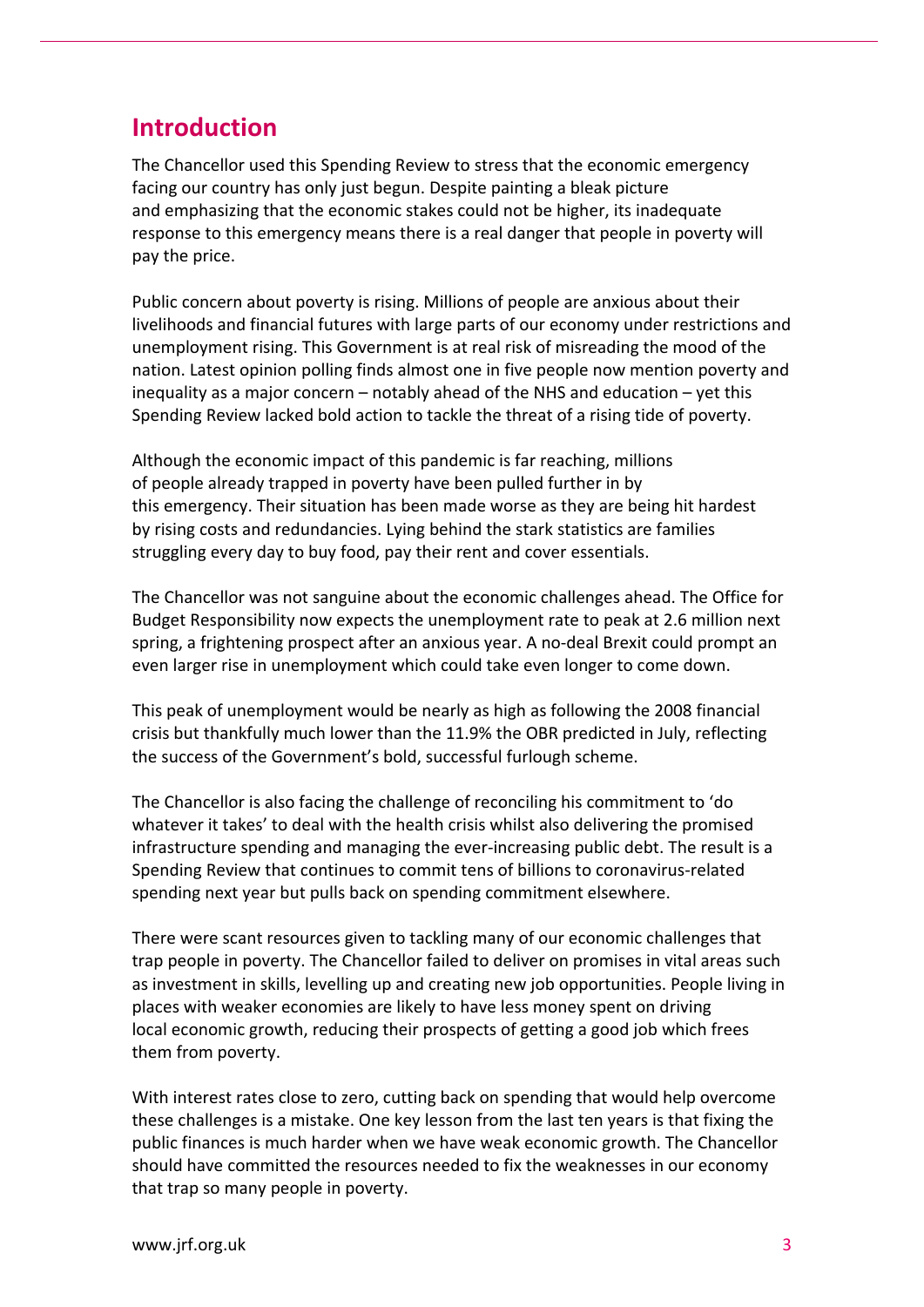The Chancellor also had the opportunity to provide certainty to families enduring an uncertain and fearful winter. The decision to give the £20 uplift to Universal Credit (UC) was the right thing to do in March and it is the right thing to make it permanent now. As we are still in the foothills of the economic emergency there is no conceivable scenario in which this uplift will not need to continue, especially as the new wave of unemployment is likely to coincide with the very point it is currently due to be cut.

Alongside providing this certainty to families up and down the land we needed the Spending Review to:

- Set out an ambitious plan for a good jobs recovery with employment support and training to help people take up new opportunities.
- Deliver a levelling-up strategy that targets places where employment and pay are low to support local economic growth, spending £14 billion over three years on the Shared Prosperity Fund.
- Build more genuinely affordable housing to help close the affordability gap and prevent homelessness.

From the outset of this pandemic, the Government said it would do whatever it takes to protect lives and livelihoods. The first phase of the economic response has been bold and compassionate, and we must learn the lessons of what has worked well. It is utterly wrong that as we approach the next stage of our economic response, we undo the progress that has been made or withdraw vital support from those who need it most.

This Government will be judged on whether it rises to the challenges our country faces and achieves an economic recovery that is felt by everyone. Recent months have shown us what is possible when we invest properly in supporting families. As a society, we must not cut the people and places most at risk of poverty adrift in these turbulent times.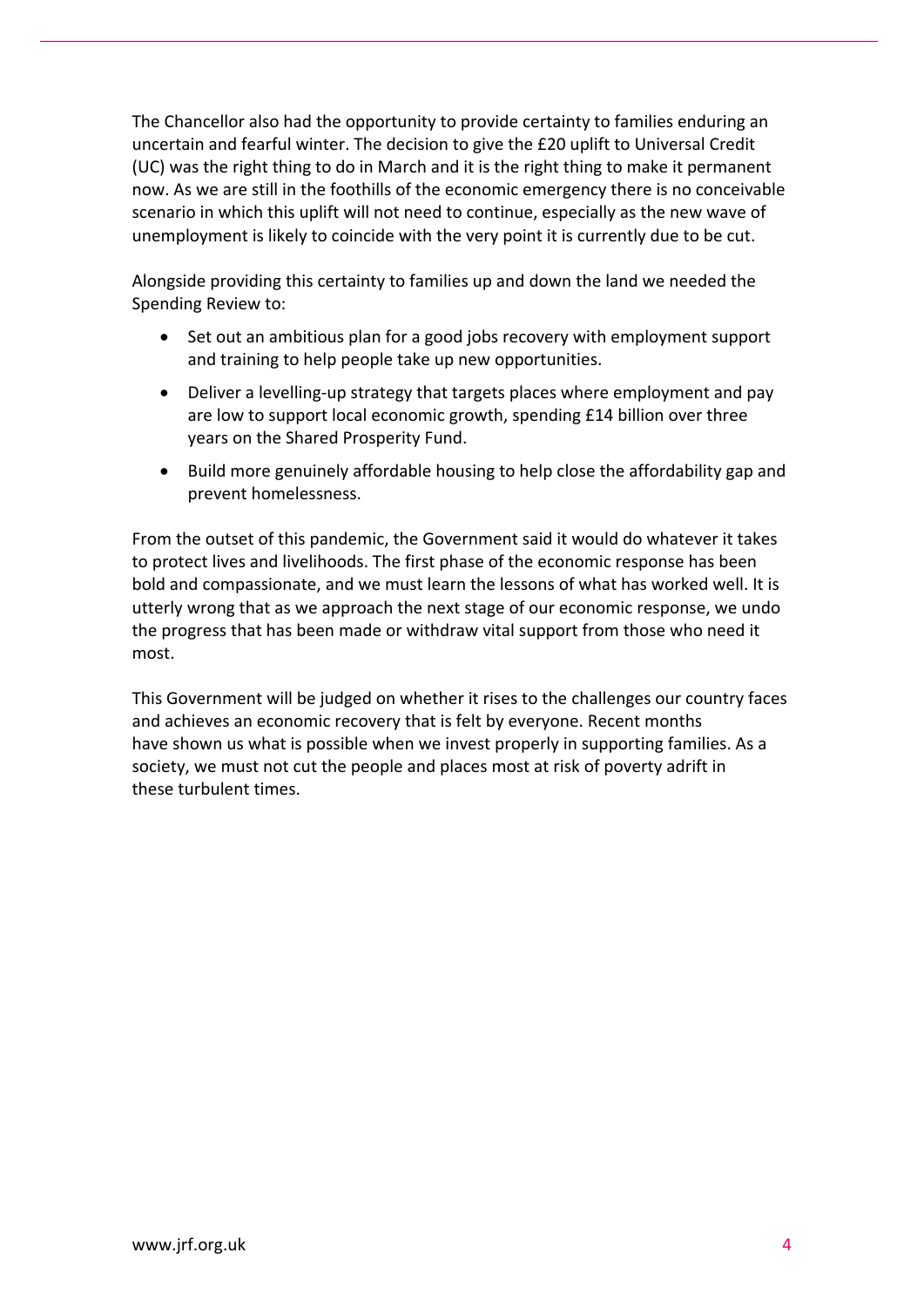# **Incomes**

Test 1: Has the Chancellor given people on Universal Credit certainty about their income after April?

#### **The Chancellor's omission leaves millions of families deeply uncertain**

At the start of the pandemic, the Government recognised that existing levels of social security support were not adequate to meet the needs of families and took swift action, implementing a temporary £20 per week uplift to Universal Credit (UC) and Working Tax Credit (WTC) until April 2021. This bold and compassionate intervention was a lifeline for millions of families, enabling many people to stay afloat and significantly improving the adequacy of our social security system.

Despite sobering unemployment forecasts and recognition that the economic emergency has only just started, yesterday the Chancellor was silent on keeping this lifeline. The benefit uprating statement (Coffey, 2020) - also issued yesterday - instead only uprated benefits in line with inflation – just 0.5%.

Responding to questions afterwards, he said he wanted to wait and get a better sense of where the economy is in spring. But there is no conceivable scenario in which this support will not be needed, and inaction risks a sharp rise in poverty. Families, who have already lost so much this year, now face the Christmas period with the fear of a further devastating income cut in April.

This was also a crucial opportunity for the Government to right the wrong of families on 'legacy benefits' (Employment and Support Allowance, Jobseeker's Allowance and Income Support) so far having been excluded from the £20 uplift. This decision had to be taken now to allow it to be implemented next Spring. The majority of disabled people receiving social security support are on legacy benefits. this lack of action from the Government means they now face a second year without sufficient support.

## **The OBR's new economic forecasts give a clear picture of the impact that whipping away this lifeline will have on families**

The OBR yesterday confirmed that unemployment will remain high for many years. We have used their forecasts to produce new estimates of the impact on families of cutting away the £20 lifeline in April.

In 2021/22, 6.2 million families on UC/WTC will see an overnight loss of £1,040. A further 1.6 million families on legacy benefits will continue to miss out on the lifeline.

The impact will be greatest in areas across the North of England, Wales, the West Midlands and Northern Ireland, areas that already had high rates of poverty and have been worst impacted by this economic downturn. This means that many 'Red Wall' constituencies where the Government has pledged to level up will instead see a significant blow to their livelihoods and local economies.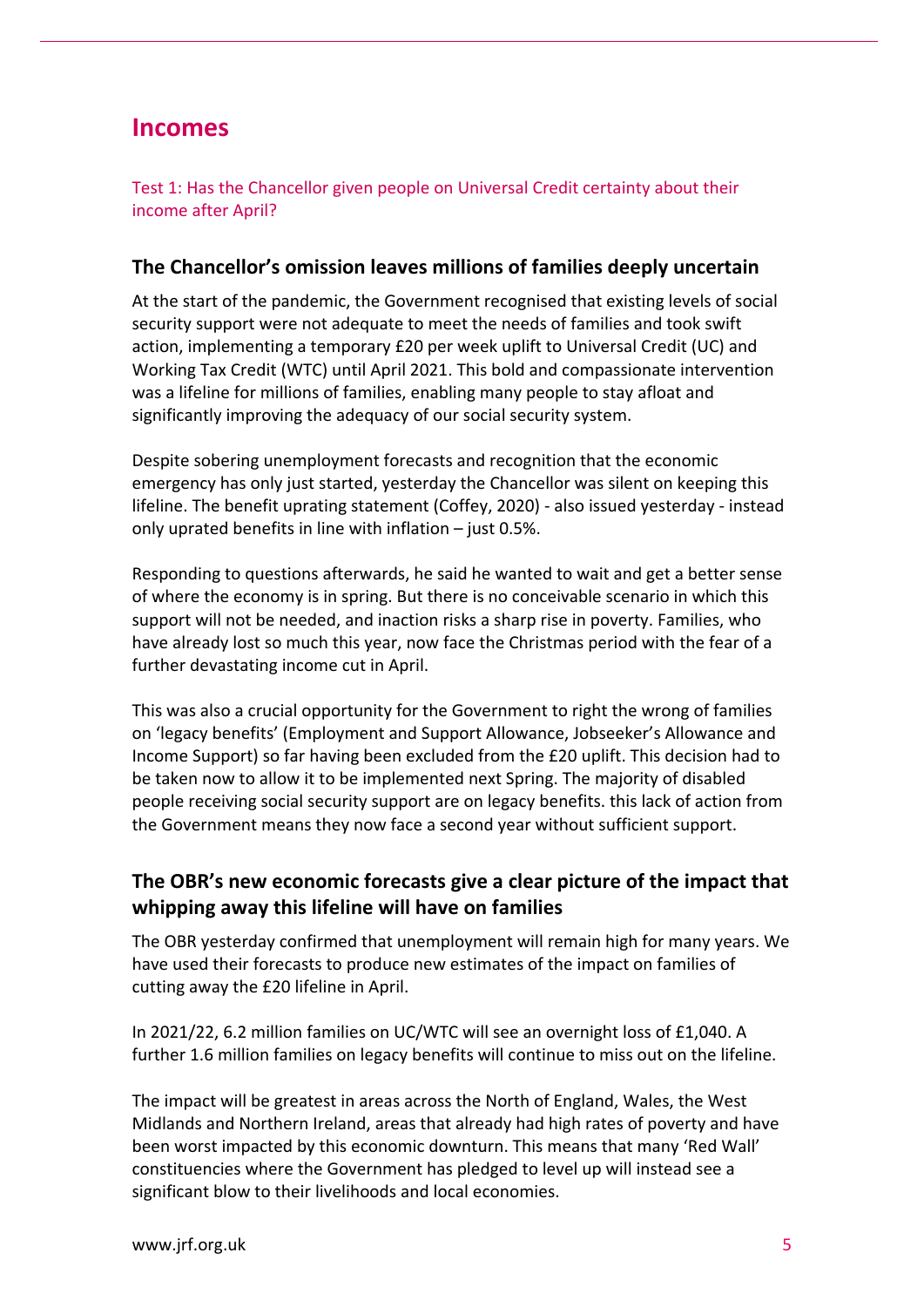Losses will disproportionately be shouldered by families on low incomes, as demonstrated in figure 1.



**Figure 1:** % of all working-age families in each income decile that will lose £20 per week from their UC/WTC, or not see an equivalent uplift to their legacy benefits ( $1 =$ lowest income)

Source: Microsimulation by JRF using the IPPR Tax and Benefits Microsimulation Model and the OBR's November 2020 forecasts. See Appendix for detailed assumptions.

Cutting away the lifeline will mean around 500,000 more people, including 200,000 more children, will be pulled into poverty. The Government could lift a further 200,000 people out of poverty by extending the £20 lifeline to those on legacy benefits.

Families with children will be disproportionately impacted, particularly single-parent families. Around 60% of all single parent families will experience their UC or WTC being cut by £1,040. If we include the effect of those on legacy benefits missing out, then around 80% of all single parents across the country are impacted.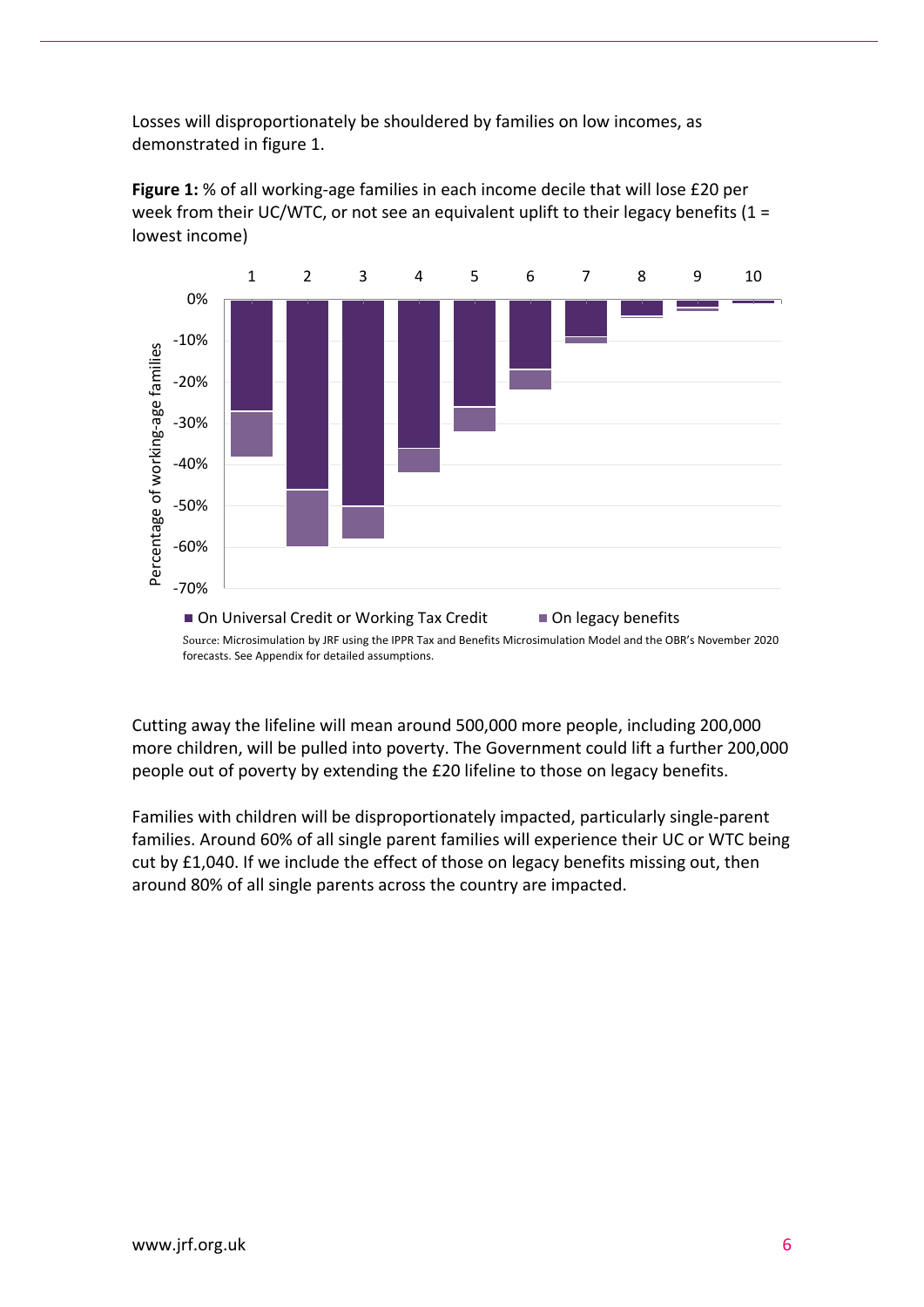| Table 1: Families impacted in 2021/22 |  |  |  |
|---------------------------------------|--|--|--|
|---------------------------------------|--|--|--|

| <b>Family type</b>          | <b>On Universal Credit or</b><br><b>Working Tax Credit</b>    |                                                                 | On legacy benefits                                                |                                                                    |  |
|-----------------------------|---------------------------------------------------------------|-----------------------------------------------------------------|-------------------------------------------------------------------|--------------------------------------------------------------------|--|
|                             | Number of<br>families losing<br>the £20-per-<br>week lifeline | % of all<br>working-age<br>families of<br>that type<br>who lose | Number of<br>families<br>missing out on<br>equivalent<br>lifeline | % of all<br>working-age<br>families of<br>that type<br>missing out |  |
| Single without<br>children  | 2,500,000                                                     | 20%                                                             | 900,000                                                           | 7%                                                                 |  |
| Couples without<br>children | 800,000                                                       | 10%                                                             | 200,000                                                           | 3%                                                                 |  |
| Single parent<br>families   | 1,100,000                                                     | 61%                                                             | 400,000                                                           | 20%                                                                |  |
| Couple parent<br>families   | 1,800,000                                                     | 30%                                                             | 200,000                                                           | 3%                                                                 |  |

Source: Microsimulation by JRF using the IPPR Tax and Benefits Microsimulation Model and the OBR's November 2020 forecasts. See Appendix for detailed assumptions.

Over half of families losing out contain someone who is disabled and a fifth are BAME families, meaning these groups are disproportionately affected.

| <b>Family type</b>                              | <b>On Universal Credit or</b><br><b>Working Tax Credit</b>   |                                                                 | On legacy benefits                                                |                                                                    |  |
|-------------------------------------------------|--------------------------------------------------------------|-----------------------------------------------------------------|-------------------------------------------------------------------|--------------------------------------------------------------------|--|
|                                                 | Number of<br>families losing<br>the £20 per<br>week lifeline | % of all<br>working-age<br>families of<br>that type<br>who lose | Number of<br>families<br>missing out on<br>equivalent<br>lifeline | % of all<br>working-age<br>families of<br>that type<br>missing out |  |
| <b>BAME</b> families                            | 1,200,000                                                    | 29%                                                             | 300,000                                                           | 7%                                                                 |  |
| Non-BAME<br>families                            | 5,000,000                                                    | 21%                                                             | 1,300,000                                                         | 6%                                                                 |  |
| <b>Families where</b><br>someone is<br>disabled | 3,200,000                                                    | 40%                                                             | 1,100,000                                                         | 13%                                                                |  |
| Families where no<br>one is disabled            | 2,900,000                                                    | 15%                                                             | 600,000                                                           | 3%                                                                 |  |

| Table 2: BAME families and those containing a disabled person impacted in 2021/22 |  |  |
|-----------------------------------------------------------------------------------|--|--|
|                                                                                   |  |  |

Source: Microsimulation by JRF using the IPPR Tax and Benefits Microsimulation Model and the OBR's November 2020 forecasts. See Appendix for detailed assumptions.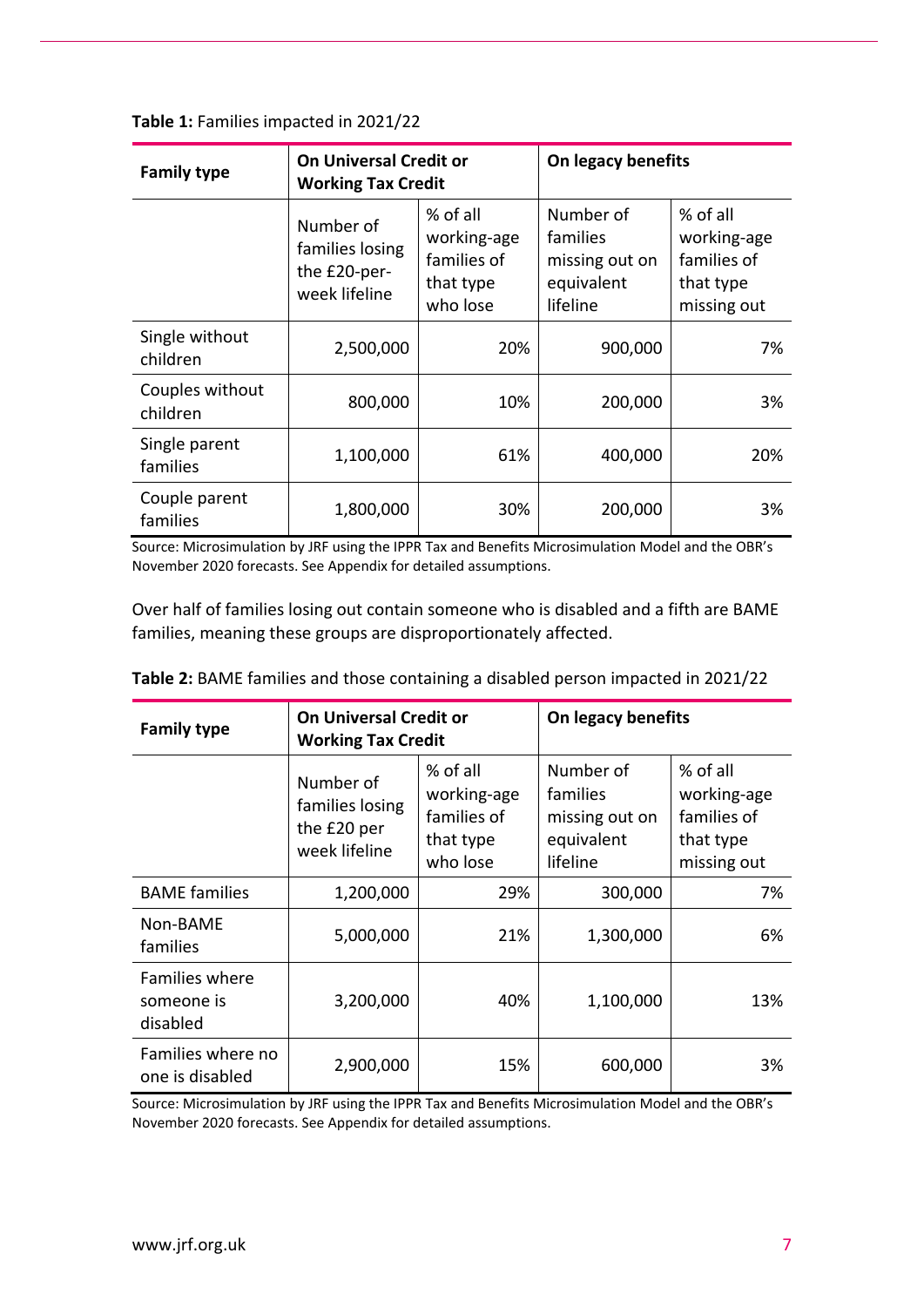# **People's reaction to the Chancellor's statement shows this omission is devastating for families**

People with lived experience of the social security system feel badly let down, having put their faith in the Government to help keep families afloat during the pandemic:

"The Government are failing to support the people that voted them in."

#### Female, London

"We should never have a system where anyone is not able to benefit when they are in need. The Government cannot keep believing that charity can do it all."

#### Female, London

What might seem a relatively small amount to some people, can be a lifeline to someone else struggling to stay afloat:

"I believe that those who set these laws don't see what a difference £20 makes. When you're on Universal Credit you know exactly what you're getting. You know exactly the figure for your bills and you know exactly where your money is going. When I was working full-time, I may not have noticed an extra £20 but now I'm on Universal Credit, I really feel it."

#### Female, London

With people already finding the level of UC inadequate to meet basic needs, many will go without essentials if the uplift is withdrawn:

"That £20 is often the difference between light and heat or no light and heat. If you don't have gas, you can't cook."

#### Female, London

"When you get close to the margins its surprising how significant decisions become  $-i$  f an appliance breaks, you have to balance the decision around whether to replace it against whether something else will break that's more essential AND now we have to think about the fact that the £20 uplift is going to be withdrawn in April."

#### Male, London

The vestiges of support many have relied on through the pandemic are wearing thin: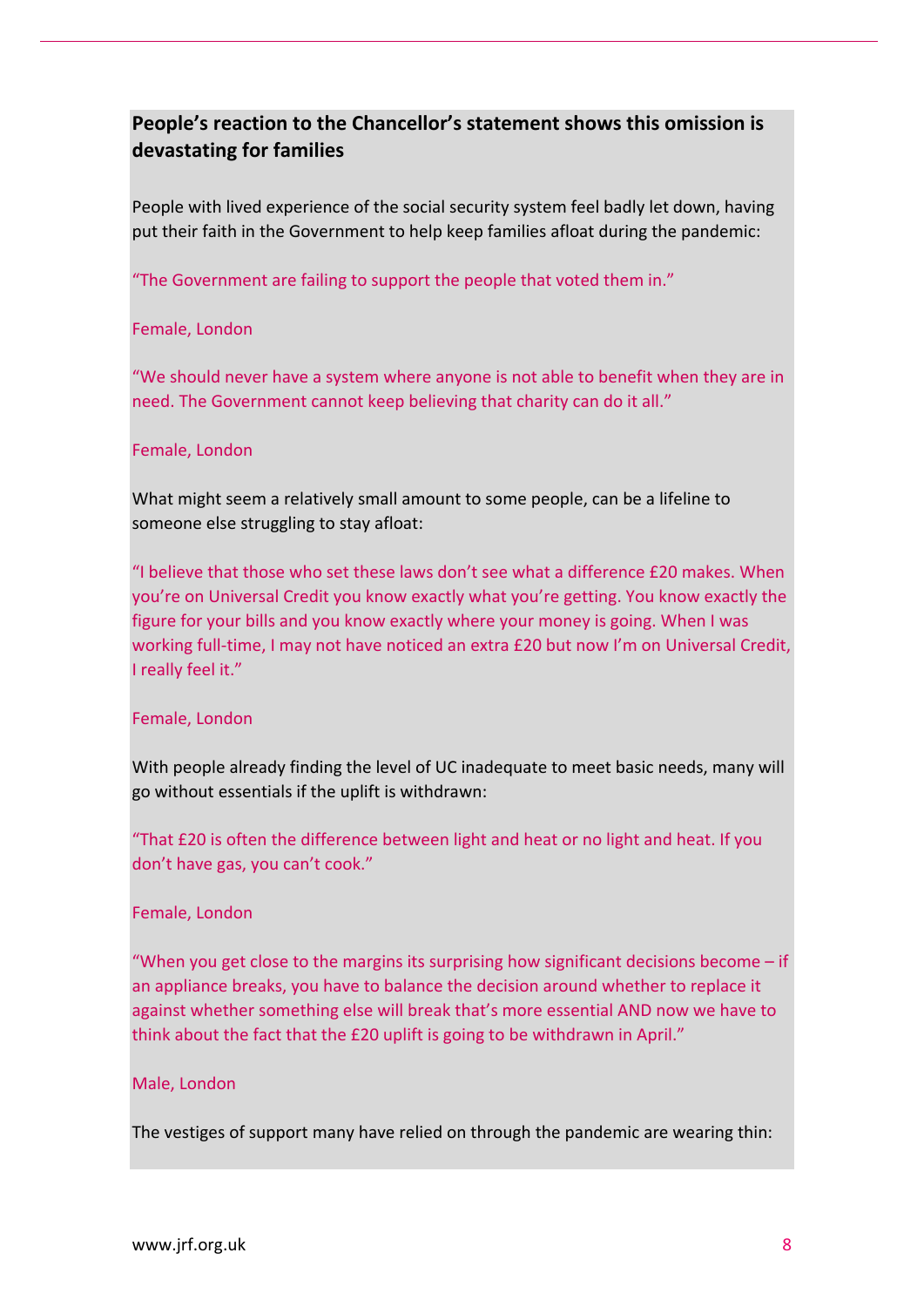"We've relied heavily on food banks, charitable donations and mutual aid but their funds are running out. People are holding onto their money as they're worried about the future."

#### Female, London

Many carers have had to lose work and income, as well as face additional costs, due to the pandemic:

"As my mother's care needs have increased, I've had to give up my job during this crisis to care for her. I cannot go back to my job whether the uplift is preserved or not, but I will still have to pay for the additional medical support she needs. The extra £1,000 a year in UC helps offset that – now they are going to take it away."

Male, London

## **The Government can still do the right thing**

Rather than cutting families adrift in April, the Government should make the £20 uplift to UC and WTC permanent and extend this same support to those on legacy benefits. Whilst the Government has missed this opportunity to take bold action in response to the unfolding economic crisis, it still has time to do the right thing.

This pandemic has shown that none of us know what is around the corner, and we all need a social security system that we can rely on. Strengthening our social security system will provide stability and confidence to families in the years to come, allowing them to seize opportunities, retrain and fully participate in society.

Our new estimates suggest keeping this lifeline for families on UC/WTC will cost around £6.4 billion in 2021/22, in line with the OBR's latest costing of £6.2 billion (OBR, 2020), and a further £1.9 billion to extend it to legacy benefits. The legacy benefit cost will fall over the coming years as most people on legacy benefits migrate to UC, but for families struggling to stay afloat, the need is urgent.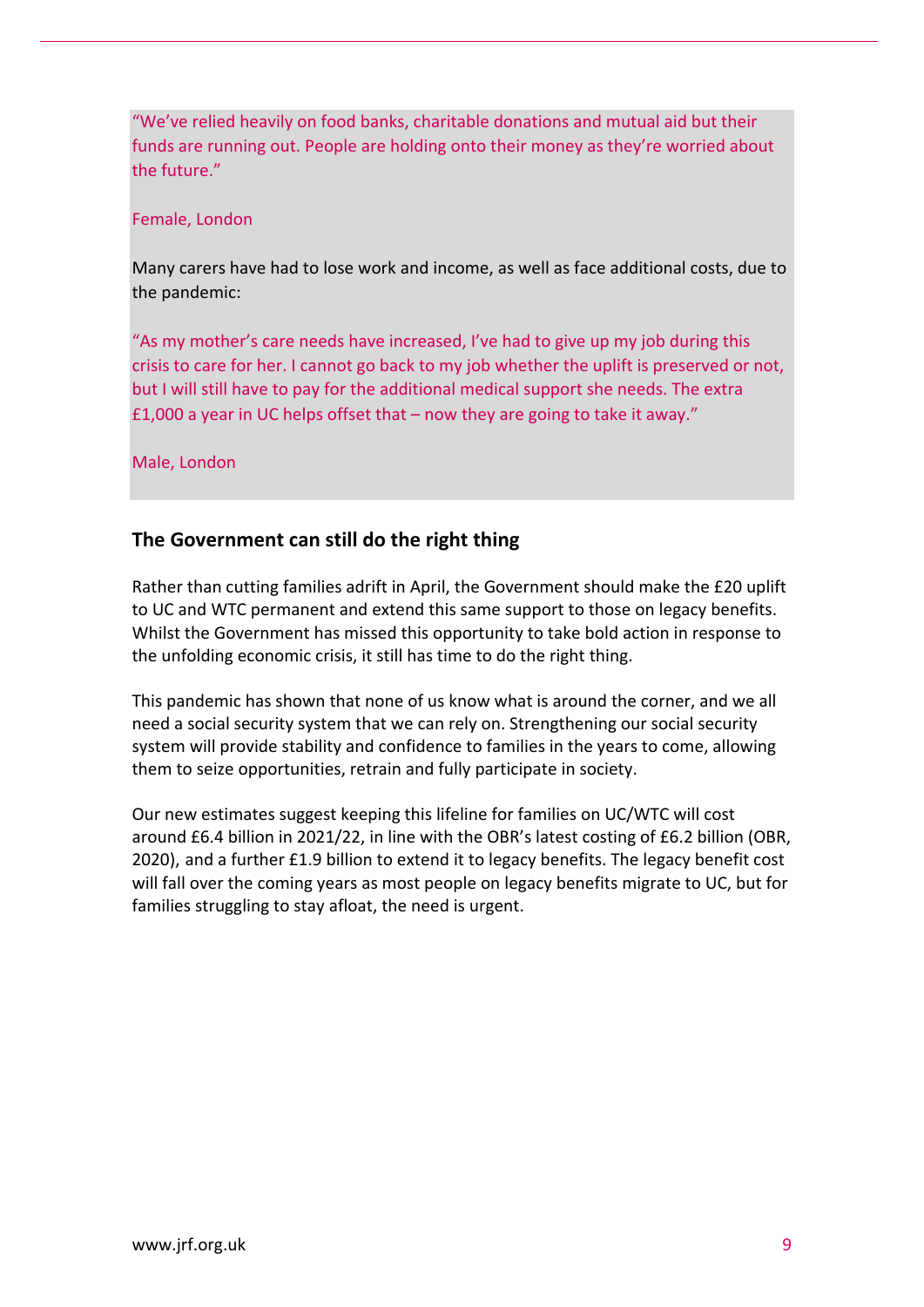# **Jobs**

## **The coming wave of unemployment threatens to sweep more people into poverty**

The wave of unemployment that the OBR predict between now and next summer will hit people already struggling to stay afloat, pulling more people into poverty or deeper hardship.

Limiting the rise in unemployment and helping people who lose their jobs find work as quickly as possible is rightly a top Government priority. Work remains the best protection against poverty for most adults of working age.

But one in eight workers were experiencing in-work poverty prior to the COVID-19 pandemic. It's vital that we focus on creating more good jobs – with decent pay, hours, security and opportunities to progress – as the economy recovers.

Test 2: Has the Chancellor done enough to help the people who lose their jobs improve their skills to find work?

#### **The promised large-scale employment support programmes are in place**

The Spending Review set out a series of measures in relation to employment support. The majority are extending or confirming interventions announced in the Plan for Jobs. The one new initiative announced was significant - the £2.9 billion Restart Programme, a new employment support scheme targeted at people out of work for more than 12 months. Unlike other initiatives, funding for this has been committed over three years, however only £400 million has been made available for 2021-22.

The new Restart Programme is a significant and welcome intervention at the necessary scale, delivering on the Plan for Jobs' promise of a new large-scale employment support offer. The £2.9 billion that is committed is equivalent to the money spent on the Work Programme but is being spent over a shorter period of time. This level of support recognises the significant economic and employment challenge facing the UK in the months ahead.

However, by choosing to commit just £400 million of the funding for 2021-22, the Government risks underinvesting in the early stages of the programme. The Learning and Work Institute has estimated that long-term unemployment could be twice as high in 2021-22 as in 2023-24 (Learning and Work Institute, 2020). It is possible that the payment by results model likely to be used for this programme could mitigate the risk of doing too little next year, but Government must keep a close watch on this.

The other employment support measures announced are mostly welcome extensions and confirmations of existing schemes and programmes. The KickStart programme, offering paid work placements for 16 to 24-year-olds, is a positive intervention to prevent the long-term scarring effects of youth unemployment. The Spending Review confirmed the £2 billion budget announced in A Plan for Jobs.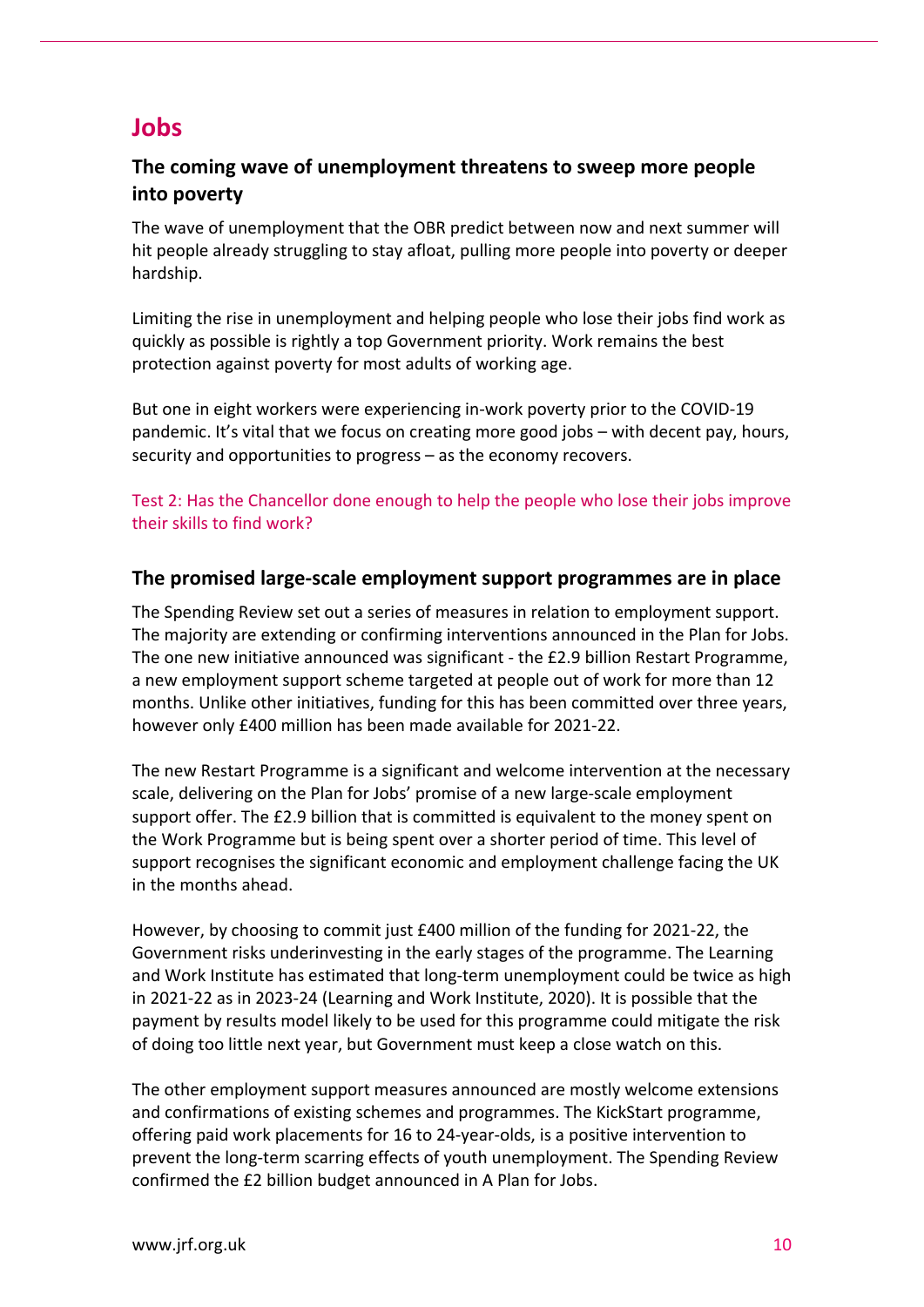| <b>Initiative</b>                                              | <b>Detail</b>                                                                                                                                   | 2020-21      | 2021-22      | 2022-24      |
|----------------------------------------------------------------|-------------------------------------------------------------------------------------------------------------------------------------------------|--------------|--------------|--------------|
| Restart<br>Programme                                           | <b>Employment Support</b><br>programme for people<br>out of work for 12<br>months or more                                                       |              | £400 million | £2.5 billion |
| <b>Increase Capacity</b><br>of Job Centre Plus                 | Investment to doubling<br>the number of work<br>coaches                                                                                         | £1.1 billion | £1.4 billion |              |
| <b>Kick Start Scheme</b>                                       | Subsidised work<br>placement scheme for 16<br>to 24-year-olds on<br><b>Universal Credit</b>                                                     | £200 million | £1.6 billion |              |
| Other employment<br>support<br>announced in A<br>Plan for Jobs | Including: Targeted<br>Support and Job Finding<br>Support schemes, the<br>Youth Offer and Sector-<br>based Work Academy<br>Programme placements | £500 million | £300 million |              |
| <b>Total Spend</b>                                             |                                                                                                                                                 | £1.8 billion | £3.7 billion | £2.5 billion |

**Table 3:** Selected COVID-19 Employment Support Spending

Source: HM Government (2020a)

#### **The funding committed to adult skills fell short of what was promised**

The Government's headline skills announcement was investing £375 million from the National Skills Fund in 2021-22, confirming some of the commitments for a Lifetime Skills Guarantee made by the Prime Minister in his speech in September 2020 (HM Government, 2020b). This includes £127 million committed to extending programmes and initiatives announced at the Summer Statement including traineeships, sectorbased work academy placements and the National Careers Service.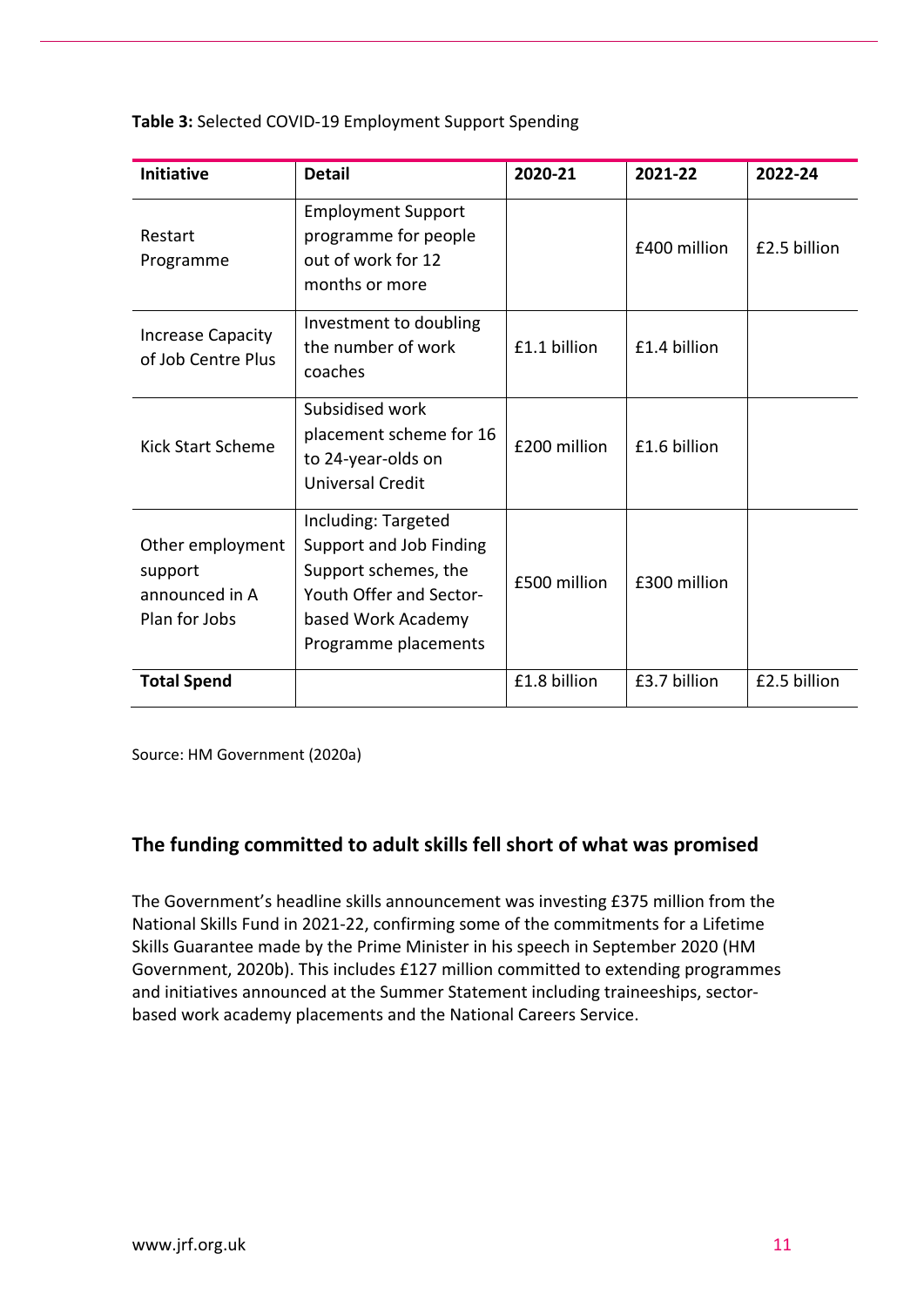



Improving skills is a proven way to support people into a good quality jobs, but the £375 billion committed falls some way short of the commitment to a £600 million annual National Skills Fund pledged in the Conservative's 2019 Manifesto and promised at the Budget in March 2020 (HM Government 2020c). Funding for adult education (excluding apprenticeships) has been cut by £1.3 billion a year since 2009/10, contributing to a 49% fall in the participation rate since 2004 [\(Bhattacharya](https://www.smf.co.uk/people/aveek-bhattacharya/) et al, 2020).

Of particular concern is the lack of additional funding for, and access to, level 2 qualifications, which can support people with fewer formal qualifications trapped in poverty to access better-paid work. This was one of the key recommendations of the Augar review and should be implemented by the Government.

Overall, the package is insufficient to meet the skills-challenge facing the country, limiting people's opportunities to find work and change jobs, and limiting potential for productivity growth.

#### Test 3: Has the Chancellor done enough to create sustainable, good quality jobs?

## **There were few new announcements on creating new jobs and little focus on improving job quality**

The Spending Review contained surprisingly little commitment to creating new jobs that could help bring unemployment down. As expected, the Chancellor did announce £100 billion in capital spending next year, which he promised would 'kick start growth and support jobs'.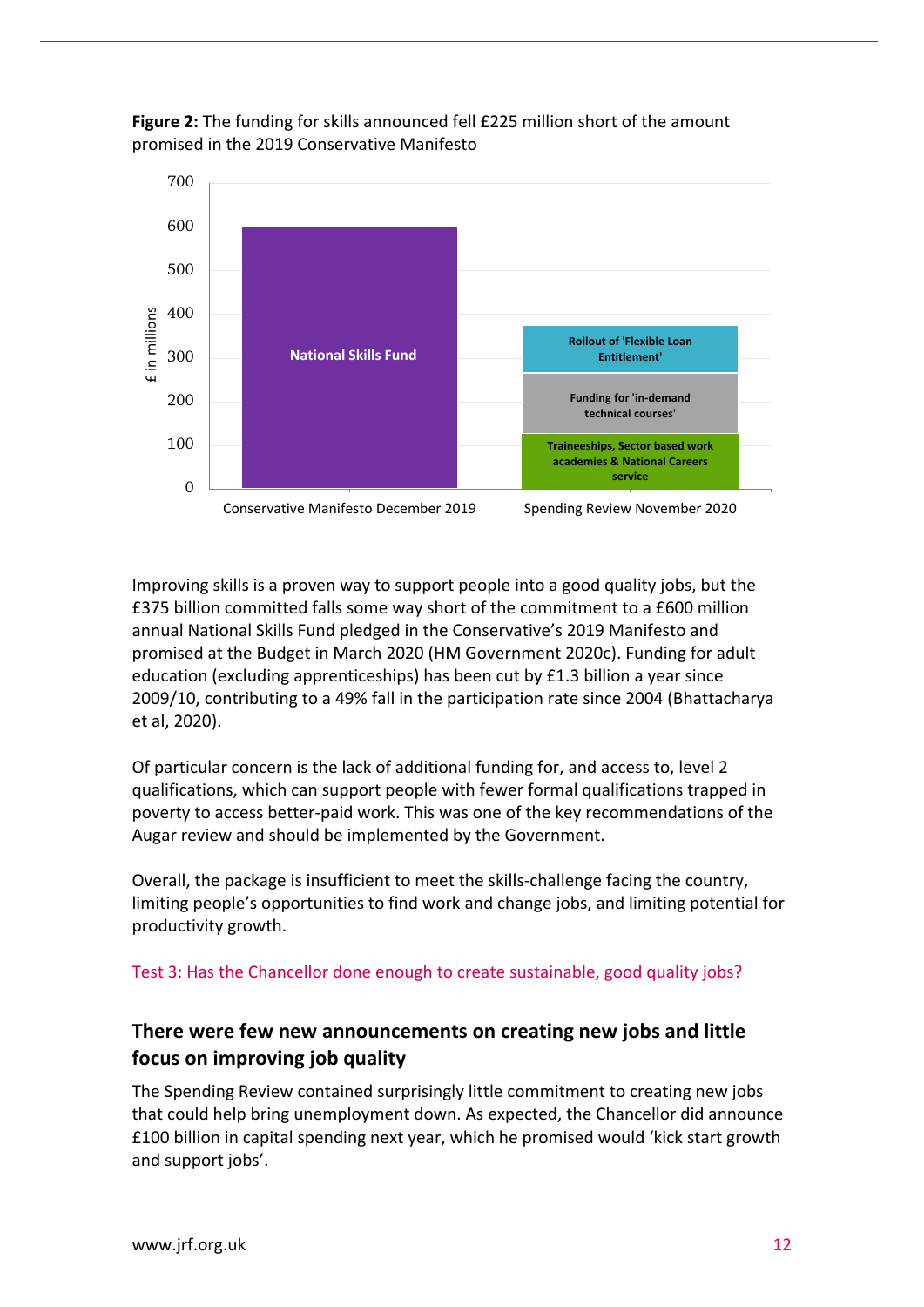Government investment will undoubtably create some jobs, but the number of jobs created depends on the type of investment. Some of the funding included in this capital spend is on equipment for the NHS which will not be very 'job rich', whilst other funding, such as on construction, will be more likely to produce jobs. The key test is whether they are accessible and suitable for people who are looking for work.

But notably missing were ideas to either create jobs directly – as we had called for through increasing funding for Social Care – or by creating the right incentives for the private sector to create more jobs – such as through reducing National Insurance Contributions for new hires. The Chancellor has repeatedly shown willingness to return with new measures when necessary this year, he should consider these measures early next year to hold down rising unemployment.

# **The Government continued a welcome focus on improving low pay but there was little focus on job quality**

The Chancellor rightly recognised the need to deliver pay rises for the lowest paid where possible. It was vital to keep the commitment to increasing the National Living Wage to two thirds of the median wage by 2024, and the Chancellor was right to accept the Low Pay Commission recommendation of a just-above-inflation increase of 2.2% next year to balance progress towards that goal whilst avoiding making it much more costly for businesses to create jobs next year.

Whilst public sector pay has been frozen for all but NHS workers, the Government recognised the need to support lower-paid public sector workers, promising those who earn less than £24,000 a year a minimum £250 increase.

Yet, there is much more the Chancellor could and should have done to create better jobs in the post-COVID-19 economy. A more important issue than public sector pay is improving pay and job quality in the private sector, where low pay and in-work poverty are much more common. Just 7% of public sector jobs are paid less than the Living Wage compared to nearly one in five in the private sector. The Spending Review did nothing to improve pay and conditions in Social Care, which is publicly funded but most jobs outsourced to the private sector, meaning that care workers will not see the increase in salary received by their NHS colleagues.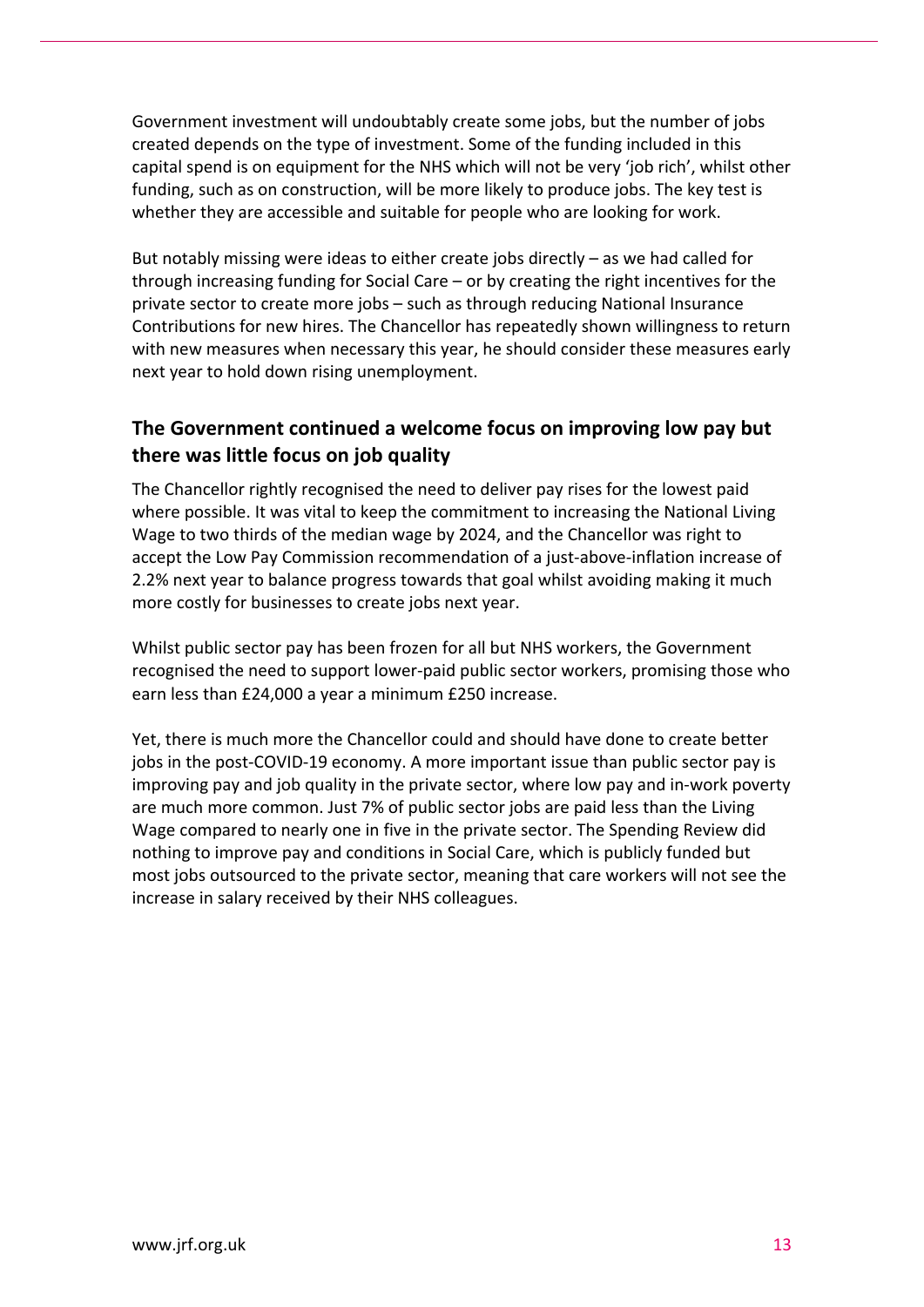# **Levelling up**

#### Test 4: Has the Chancellor done enough to help the weakest economies to level up?

## **Why we need to level up to keep people afloat**

Levelling up has been a key ambition of the Government since its election in December 2019 and it was a central theme of the 2020 Spending Review. This is the right priority: it's simply not right that where you live can reduce so greatly your chances of finding a good job and a decent living.

The UK faces urgent living standards and productivity challenges which levelling up must address. The north of England, Midlands, Wales and Northern Ireland lag far behind the south-east of England in economic performance and have done since the 1960s (Zymek and Jones, 2020). London's productivity is now 50% higher than any other region or nation of the UK (UK 2070 Commission, 2020).

Between 2015 and 2019, child poverty rose fastest in areas of the north of England, many of which already had unacceptably high levels of poverty. In Middlesbrough, End Child Poverty Coalition estimated that more than 4 in 10 children (41%) were in poverty in 2018/19, up from 29% in 2014/15.

COVID-19 stands to make these problems worse. Nowhere has been unaffected by the economic impacts of this pandemic, but many of the people and places hardest hit by the economic fallout are those that started in the weakest position. Places with the highest child poverty rates in 2019 have seen the largest increases in unemployment (as measured by claimant count).

As the UK continues to fight COVID-19, levelling up the economy is more important than ever. To fully unlock opportunities and prosperity across the UK requires bold action. The Government's commitment to levelling up speaks to these challenges, but what was announced in the Spending Review fails to live up to the scale of the task.

## **Two major announcements on levelling up funding**

First, the Chancellor set out some more details on the UK Shared Prosperity Fund (SPF) which has been promised to continue the investment previously given to the UK via European Union Structural Funds. We will have to wait until next year for full details on the scheme, but the new announcements included:

- In 2021 there will be £220 million available UK-wide to trial new pilots and programmes in lieu of the full introduction of the SPF.
- The funds available through the SPF will rise to £1.5 billion a year in 2022.
- Part of the fund will be allocated to 'places most in need' across the UK, such as deprived communities. The rest will be designed for 'people most in need', for example targeting those facing the most labour market barriers to support them into better employment opportunities.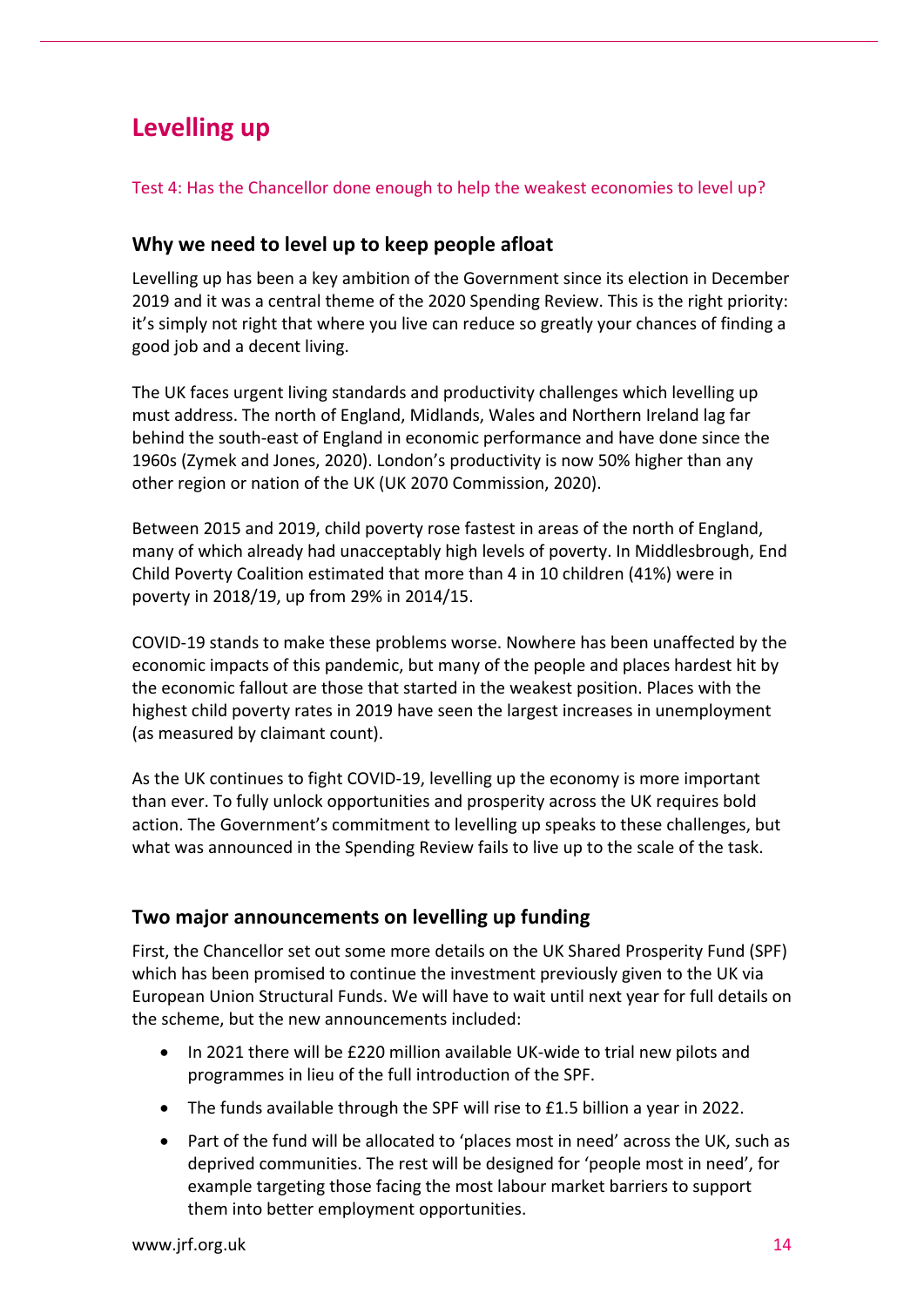- Secondly, there was an announcement of a £4 billion Levelling Up Fund for England. This is to provide additional investment to tackle the challenges faced by 'places in need' who have been underinvested in historically. The details are:
	- 1. £4 billion worth of funding for England across the parliament, equivalent to approximately £1 billion per year.
	- 2. £0.8 billion funding for the devolved nations.
	- 3. Cross-departmental delivery to provide more holistic policy responses to levelling up challenges, rather than siloed investments.
	- 4. The initial funds available to England in 2021-22 will be £600 million, which places can bid for.

In addition, the Spending Review committed to around £100 billion of capital investment in 2021/22 for transport, research and development and NHS infrastructure in particular. This is important for levelling up if targeted in the right way, but alone will not do the job.

## **The levelling up strategy is still not clear**

Despite being heralded as the 'levelling up' Spending Review, it is still not clear what the Government means when it talks about levelling-up. There is mention of people and places 'in need' but the priorities – which needs, which people, which places – remain undefined, and it is not clear what successful levelling up would look like.

JRF has called for a focus on places with the lowest employment and pay, with a view to seeing them start to close the gap with the rest of the country. The immediate priority must be to prevent COVID-19 making the levelling up challenge even harder. In the longer-term the goal is to strengthen and grow the weakest local economies across the UK.

#### **Funding for local growth is falling as the scale of the challenge increases**

More concerning still, today's announcements fail to even maintain levels of spend on local growth, let alone increase it.

The planned £1.5 billion a year for the SPF falls short of the level of spend that has been available to the UK via the EU Structural Funds. This averaged £1.2 billion a year and was doubled by match funding meaning that yearly funds were approximately £2.4 billion. Instead, the size of the fund plummets to just £220 million in 2021/22. From then on, the yearly target of £1.5 billion represents a decrease of nearly 40%.

As the money available via the Local Growth Fund draws to a close, the introduction of a new Levelling up Fund could have been used to ensure the same level of funding was maintained. Over the last six years, £2 billion (on average) has been available each year via the Local Growth Fund in England. While £387 million will be extended into next year, just £600 million will be added from the levelling up fund.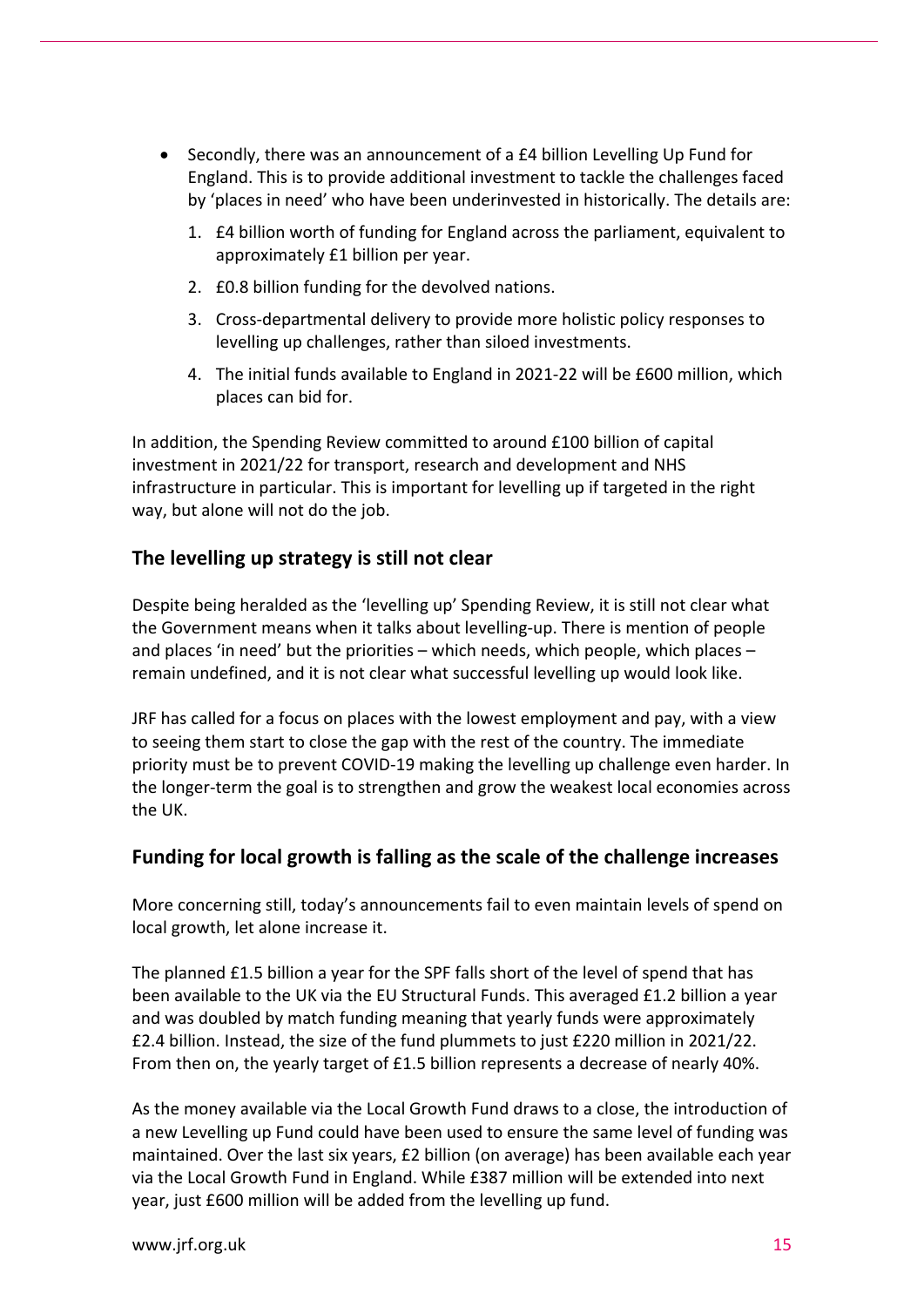Detail on how the Levelling Up Fund will be allocated is currently lacking, but to provide context: if £1 billion a year of the levelling up fund for England is divided out evenly among the 20% most disadvantaged local authorities the amount would total around £67 per person per year.

Combined, we expect spending on local growth to fall from £4.7 billion per year in recent years to just £1.4 billion in 2021/22. The following years will see some improvement, but funding will still be a very significant £2 billion lower.



**Figure 3:** Comparing current and announced levelling up spend

Source: JRF analysis of: Tinker (2018) - EU funds, Spending review and autumn statement 2015 and Budget 2020 - Local Growth Fund (LGF), Spending Review 2020 - UK Shared Prosperity Fund (SPF) and Levelling Up Fund (LUF).

Note: In addition to LGF and LUF spend in England, additional funds have been assigned to devolved nations for each via the Barnett formula. For the LUF (after 2021) this was given in Spending Review 2020. For the LFG and LUF (2021) this was calculated by JRF using population proportions based on ONS mid-2019 population estimates.

As well as the underwhelming support for levelling up investment, there is very little change to the wider infrastructure programme from the March position. In particular, the Fraser of Allander Institute at the University of Strathclyde has highlighted that capital funding being passed to the Scottish Government has in fact dropped from the 2020-21 position.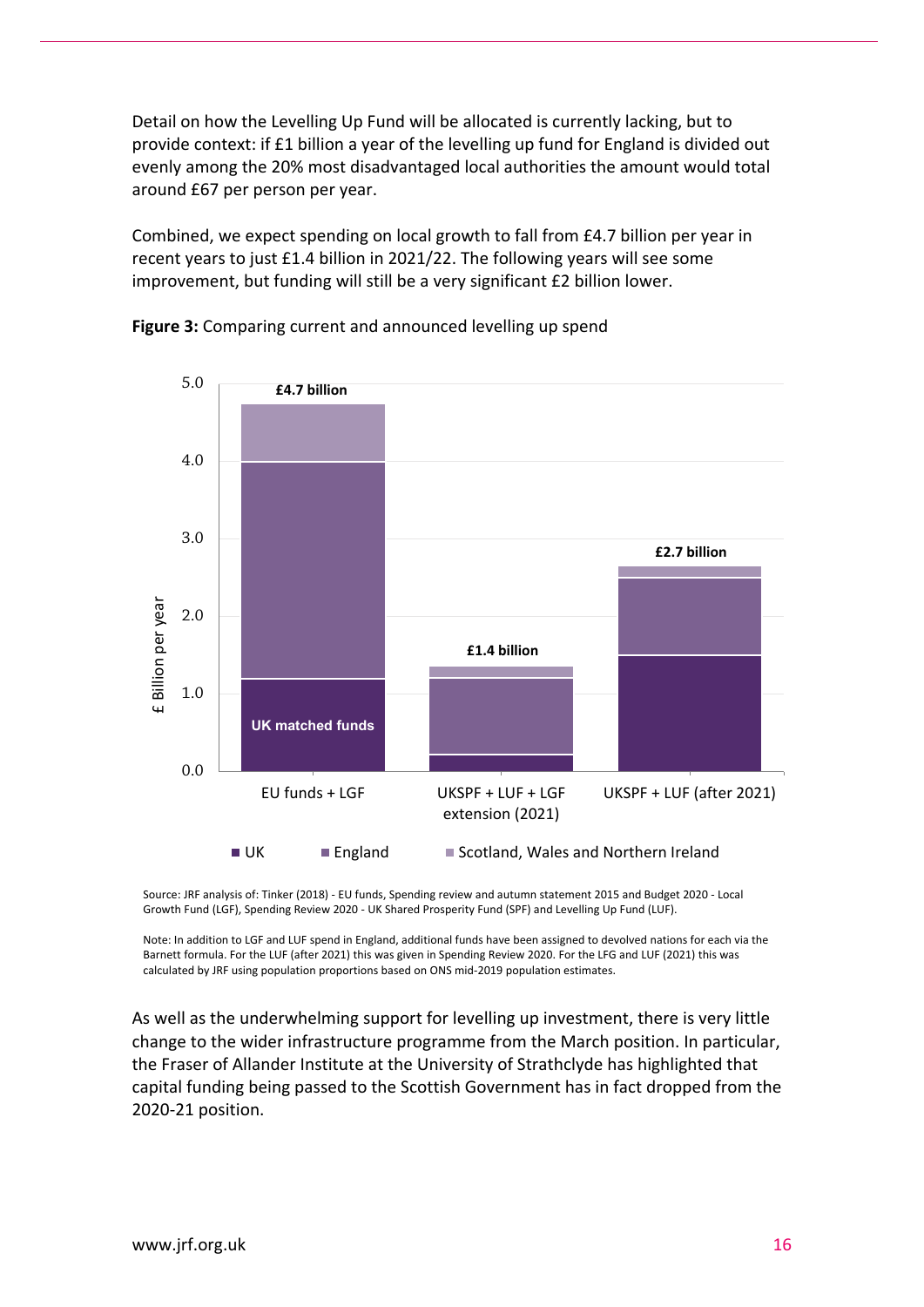# **More, not less, investment is urgently needed to address the levelling up challenge**

Given existing problems have been deepened by the pandemic, these commitments needed to be much bolder. Such tentative steps will mean people in these communities have to wait even longer to see improvements to their opportunities to get good jobs.

At a bare minimum, the Chancellor should have maintained current funding on local growth. We called for him to go further and increase funds to prevent the levelling up challenge getting any harder during COVID-19 and enable the large investment in skills and local growth required to truly level up the UK.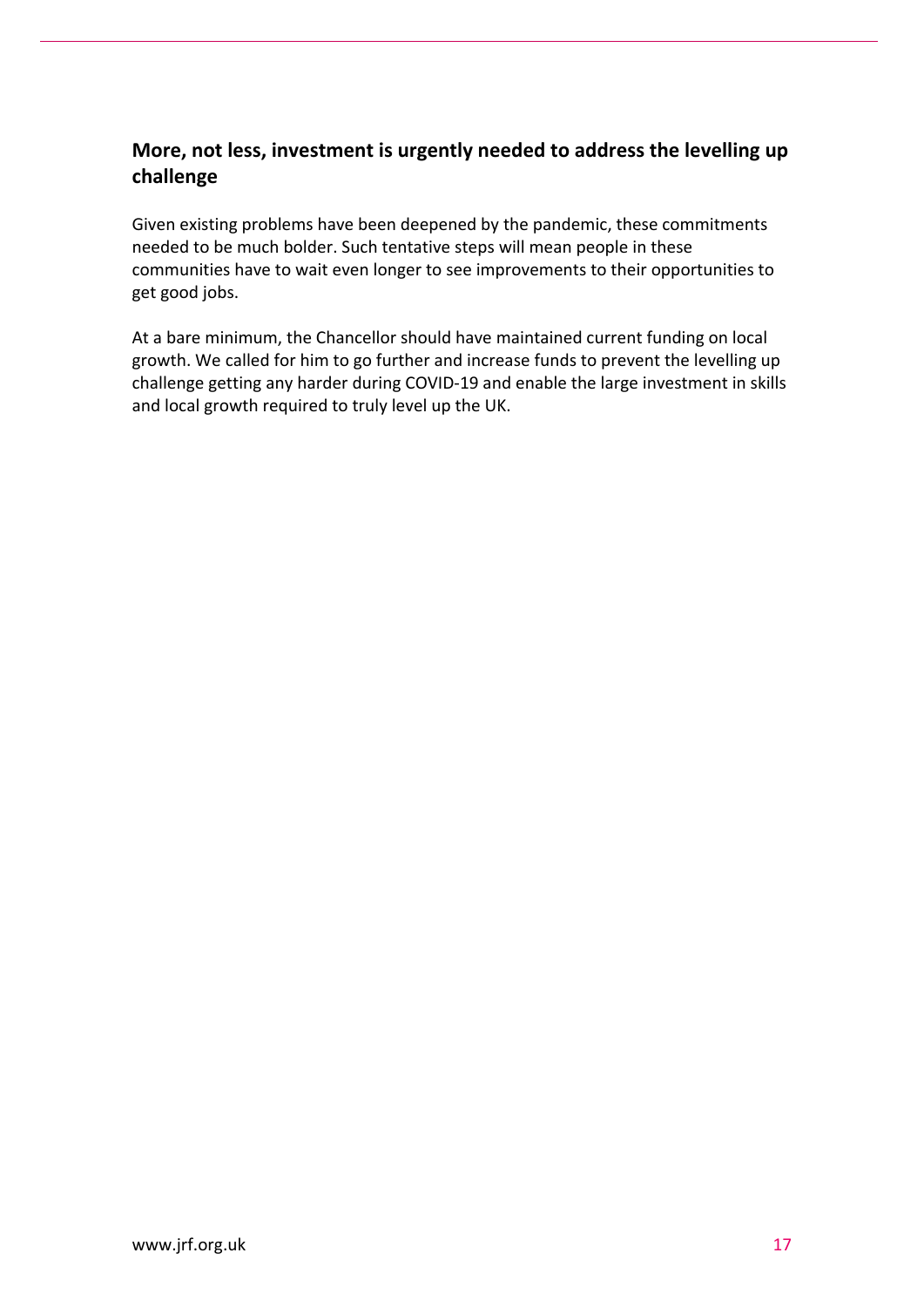# **Housing**

#### Test 5: Has the Chancellor done enough to keep housing costs under control?

# **Too many households are worried about meeting their housing costs this winter, yet the proposed action to control housing costs is limited**

The coronavirus pandemic has exposed the insecurity in our housing system. Prior to the pandemic too many were facing high housing costs. In the UK, 14.5 million people were trapped in poverty after housing costs were taken into account (Bourquin et al, 2020) and around 4 million households in the UK were in housing need due to homelessness or because they were living in unaffordable, indecent, and/or overcrowded accommodation (Bramley, 2018).

The restrictions and economic uncertainty we have faced this year further exposed and worsened this insecurity. Recent research conducted by JRF found that around 2.5 million households are worried about how they will pay their rent over the winter months, with 700,000 households already in rental arrears.

This Spending Review was an opportunity to offer protection to those facing a winter of uncertainty and worry about losing their home, and to take the longer-term actions to deliver a housing system which frees households from poverty. However, the Chancellor has offered little to address the high cost of housing locking households in poverty, and much of that which has been announced is not new investment.

# **Support for house building**

Investment in infrastructure to unlock the delivery of new homes played a key part in the Chancellors pitch to 'deliver once-in-a-generation returns for our country'.

The largest chunk of this money, £12.2 billion, is for the Affordable Homes Programme which will run from 2021-22 to 2025-26 and is a reannouncement of funding set out by the Chancellor in the 2020 Budget.

The Chancellor also announced a £7.1 billion National Home Building Fund which will support local councils and communities to build homes and deliver infrastructure. The various components of this fund aim to 'unlock up to 860,000' homes over the next four years. Only £2.3 billion of this is new money with the largest share being loan finance to the home building industry. However, it is noted that further funding will follow in the next multi-year spending review.

## **Addressing rough sleeping and homelessness**

The Chancellor made a welcome announcement of an extra £254 million of resource funding to support local authorities to address rough sleeping and homelessness. The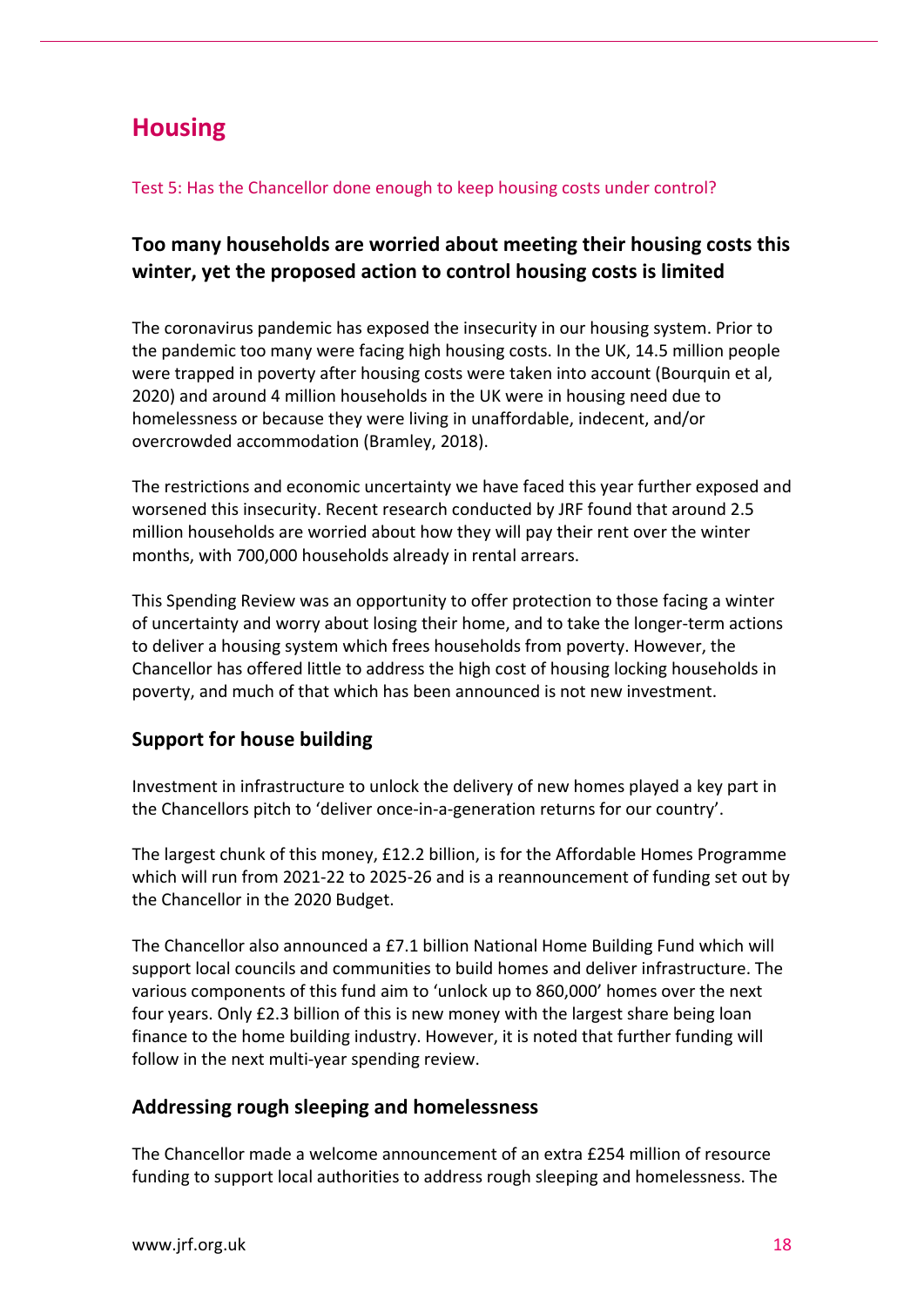£254 million figure includes £103 million announced earlier in the year for accommodation and to address substance misuse.

## **Local Housing Allowance**

The Spending Review included the decision to freeze the Local Housing Allowance (LHA) rate in cash terms. The Government had in March increased LHA to match 'the 30<sup>th</sup> percentile' of rents in local housing markets. This followed the benefit being delinked from local rents in 2010 and increased in line with inflation instead, before being frozen altogether in 2015.

LHA will be frozen at current rates when benefits are uprated in April 2021, meaning that the gap between rental costs and the support available to households, closed by the Chancellor in March, will open up again.

## **The Chancellor's proposals will offer little comfort to the millions of households who are worried about how they will pay their rent.**

While it is welcome that the Chancellor is taking action to address homelessness the Government's 'moral mission' to end rough sleeping by the end of the current parliament will not be met if greater action is not taken to keep housing costs under control by directing support to those struggling, and if it is not backed up with an increase in the supply of social housing.

Analysis from Generation Rent shows a marked increase in the number of private renters who are claiming social security benefits. Between February and August the number of private renters claiming benefits increased by 36% - or 507,000 households (Generation Rent, 2020). Now one in four private renters, or around 2 million households, are relying on the Housing Element of Universal credit or Local Housing Allowance to meet some or all of their rent (Ibid.). It is simply unacceptable that the Government would cut this benefit when it is needed by so many.

This is particularly the case as JRF analysis shows that the twelve-month price change in rents from September 2019 to September 2020 across Great Britain is 1.5%. That means that on average, across Great Britain, rents have already increased by 1.5% more than is reflected in the LHA rates. Some areas in Great Britain have faced still higher increases. The East Midlands and the South West have seen a rise of 2.6% over the same period, and the West Midlands has seen a 2.3% rise. It is clear that the Government's decision to freeze LHA rates will begin to open a gap between the cost of housing and the support on offer once more.

A more effective way to reduce the Government's expenditure on LHA would be to invest in social housing.

However, the Government's current budget of £12.2 billion for the Affordable Housing Programme is insufficient to meet the scale of the housing challenge. The Spending Review confirms that this funding will deliver around 180,000 homes over this fiveyear period, with previous announcements setting out that half of these homes will be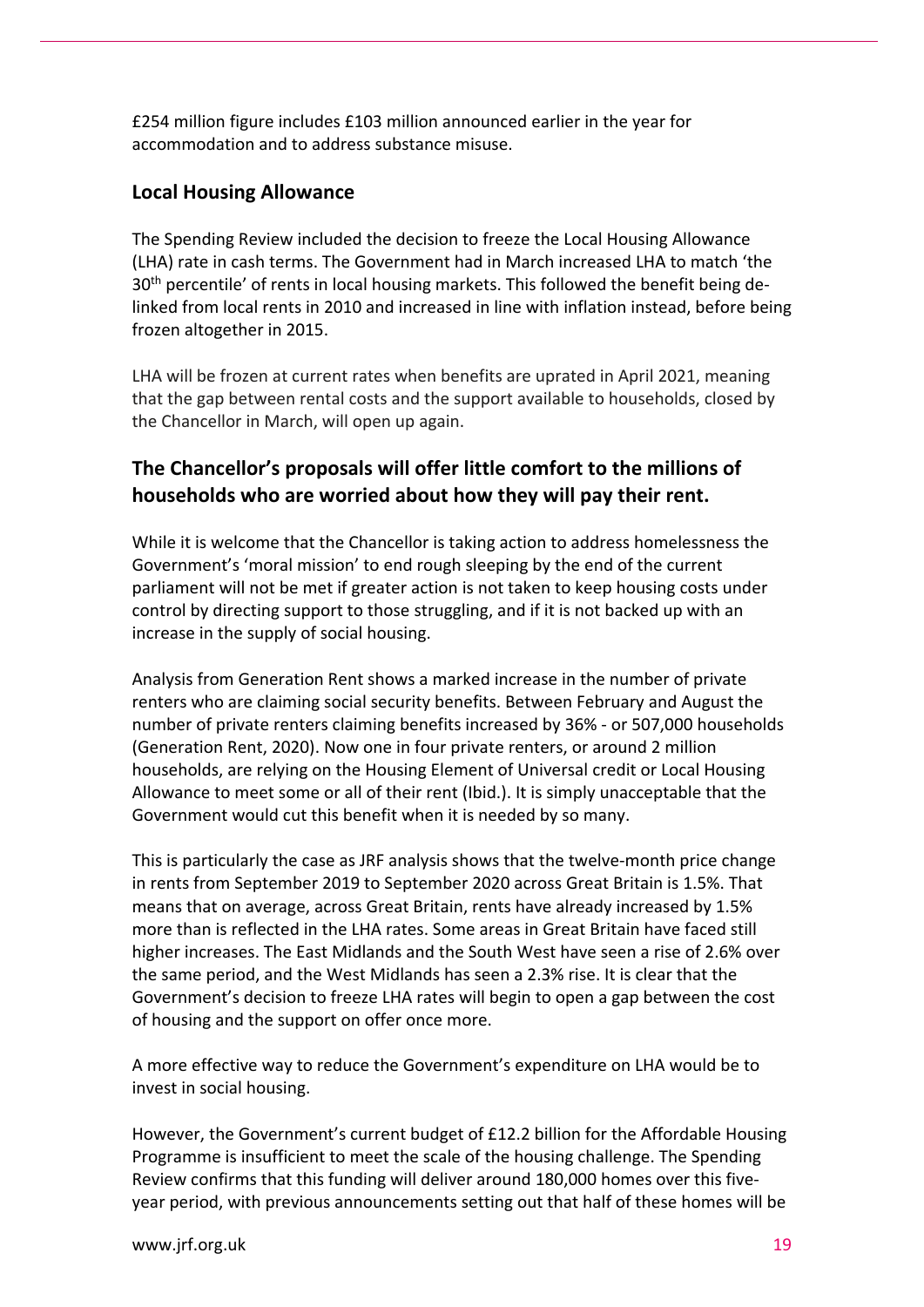for Affordable Home Ownership. This number of homes, 180,000, is a reduction in the scale of delivery seen in the current AHP, which is aiming to deliver 250,000 homes over five years. Ministers note that this is because this programme will aim to deliver a higher number of homes for social rent, which require a higher level of grant.

While it is welcome that a higher proportion of homes delivered through the AHP will be for social rent, the tenure most in need, the overall scale of the Affordable Homes Programme falls far short of the ambition needed to lift households out of poverty and to solve homelessness.

JRF analysis of the Government's current projections for the Affordable Homes Programme suggest that the current programme will fall short of the number of social homes that independent analysis shows to be needed by 545,000 units over the fiveyear period. Most of this shortfall (510,000) is in homes for rent.



**Figure 4:** Current plans will fail to deliver enough social housing

The choice not to increase spending on social housing is particularly disappointing given that, as the Chancellor himself acknowledges, borrowing is at a historic low, and therefore 'paves the way for record levels of capital investment across this parliament and beyond' at a time when boosting spending could provide much needed economic stimulus.

The profile of the Affordable Homes Programme is also a missed opportunity for a Government looking at investment in infrastructure to create jobs and revitalise local economies. Spending on the AHP is currently set at £2 billion for 2021-22, increasing to £2.5 billion in 2022-23 and to £2.6 billion in future years. This could have been frontloaded to provide a strong fiscal boost to the economy, with future years topped-up in the upcoming multi-year Spending Review.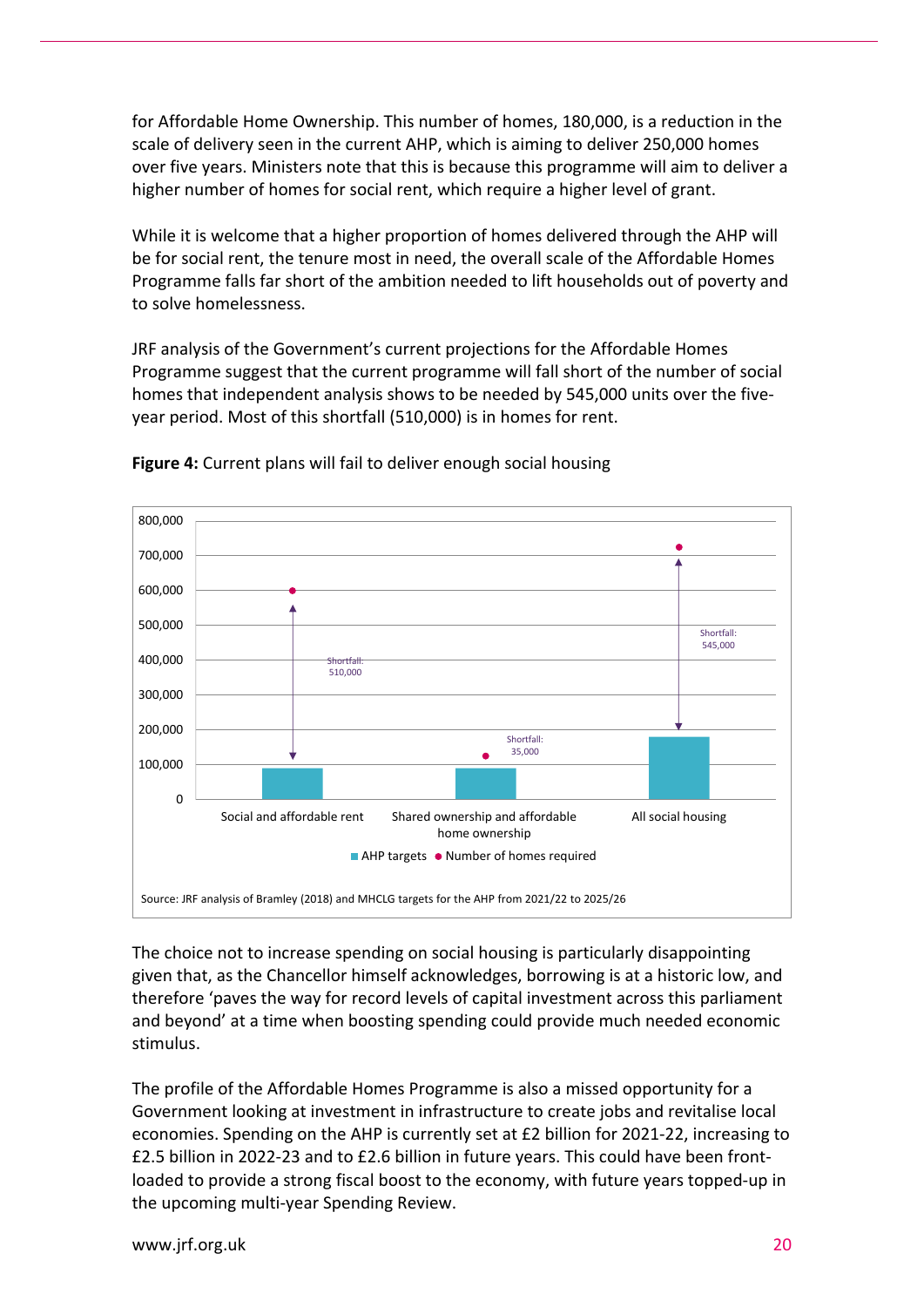## **Government can still do the right thing**

More action is needed to hold back the rising tide of homelessness.

To properly fix the housing crisis the Government needs to increase the supply of social housing, with a particular focus on homes for social rent: 145,000 affordable homes a year (including 90,000 for social rent) for the next five years. The upcoming multi-year Spending Review is the ideal opportunity for this investment, which would also act as a significant fiscal stimulus, kick-starting our post-COVID-19 economic recovery, and answers the Government's call for 'shovel-ready' projects.

The Government must also take swift action to address the growing problem of rent arrears. Recent JRF polling found that 700,000 households are already behind on rent, with 2.5 million households worried about paying rent over the next three months. We need a watertight ban on evictions, together with targeted support for rent arrears, to prevent a surge of evictions in the spring.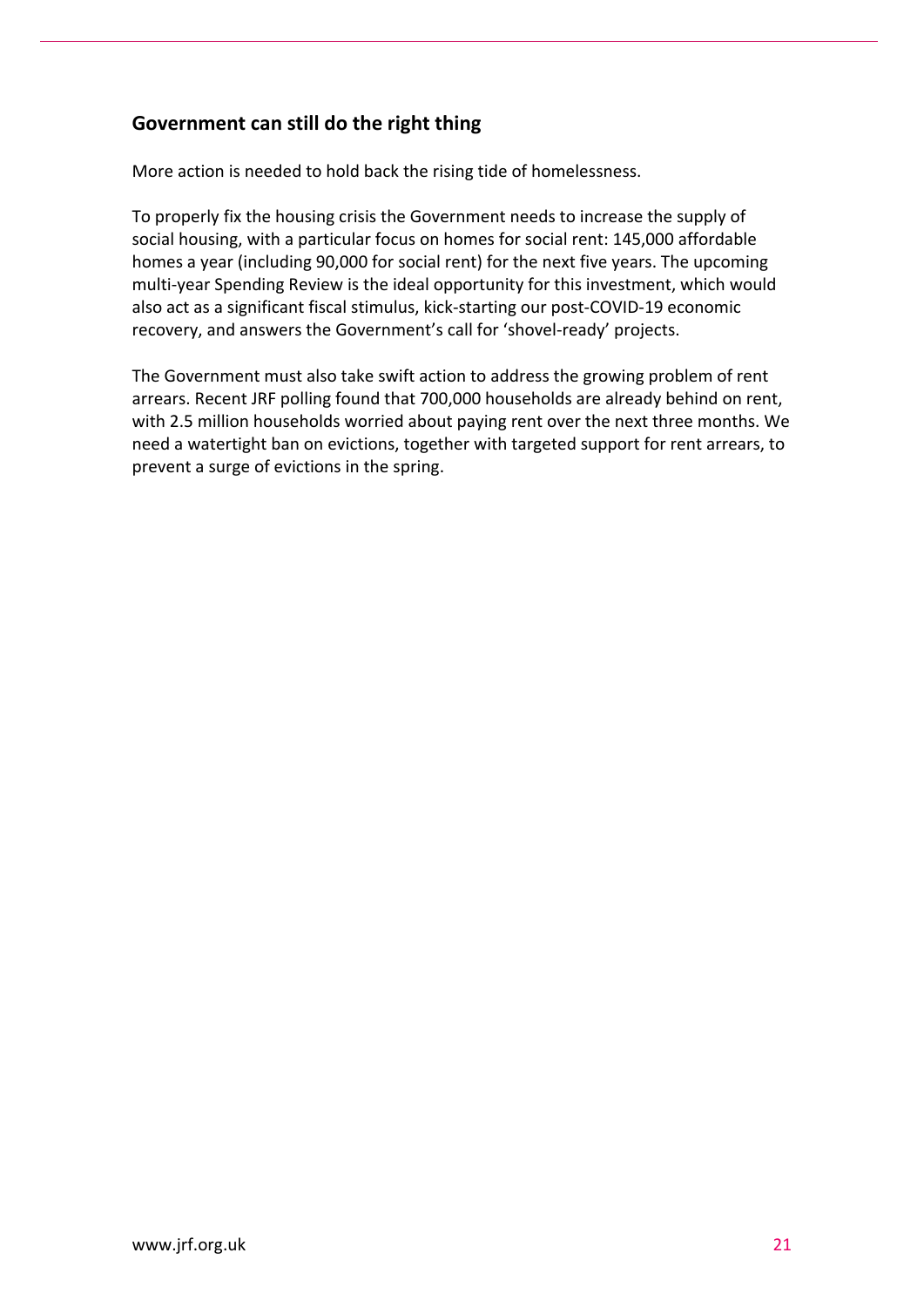# **Appendix**

## **Tax-benefit modelling assumptions**

Figures on the impact on families and poverty of withdrawing the £20 uplift from Universal Credit and Working Tax Credit, and of not extending this uplift to legacy benefits, were derived from modelling completed using the IPPR Tax and Benefits Microsimulation Model.

All analysis is done based on families and the people within them, so gains and losses are not assumed to be shared by other families living in the same household.

All results are for 2021/22, assuming a 7.3% unemployment rate (based on the OBR's central projection made in November 2020). To maintain the £20 uplift in 2021/22, the £20 is added to the uprated 2020/21 amount pre-uplift. Local Housing Allowance (LHA) is not modelled – instead, actual household rent is used in the housing benefit/element calculation.

UC rollout is based on the OBR's March 2020 projections, adjusted for the effect of modelled unemployment. When workers are made unemployed, if they are eligible for means-tested benefits they are automatically moved on to UC in addition to the target rollout percentage. We assume partial take-up of means-tested benefits, with Universal Credit take-up set at the highest of the six legacy benefits.

The poverty line is 60% of median equivalised household net income after housing costs, and is recalculated in each scenario.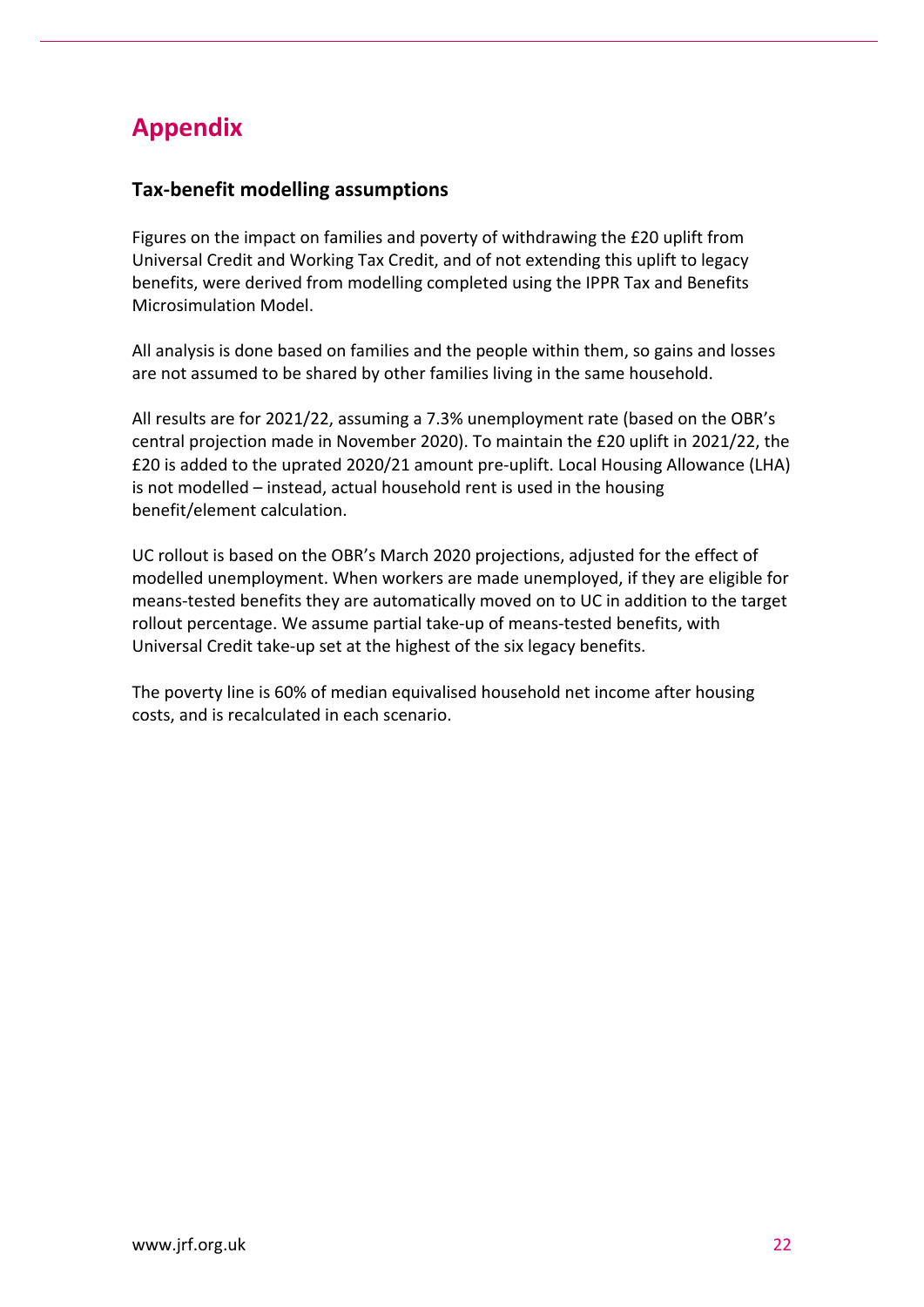# **References**

[Bhattacharya,](https://www.smf.co.uk/people/aveek-bhattacharya/) A, [Corfe,](https://www.smf.co.uk/people/scott-corfe/) S and [Norman,](https://www.smf.co.uk/people/amy-norman/) A (2020) (Adult) education, education, education. Social Market Foundation [Online] Available at: [\(Adult\) education, education, education -](https://www.smf.co.uk/publications/adult-education-2020/) Social [Market Foundation \(smf.co.uk\)](https://www.smf.co.uk/publications/adult-education-2020/) [Accessed: 25 November 2020].

Bourquin et al (2020) Living standards, poverty and inequality in the UK: 2020. [Online] Available at: https://www.ifs.org.uk/publications/14901 [Accessed: 31 July 2020].

Bramley, G (2018) Housing supply requirements across Great Britain: for low income households and homeless people. London: Crisis and National Housing Federation. [Online] Available at:

https://www.crisis.org.uk/media/239700/crisis\_housing\_supply\_requirements\_across great britain 2018.pdf [Accessed: 27 July 2020].

Coffey, T (2020) Statement: Social Security Benefit and Pension Up-rating 2021/22. UK Parliament [Online] Available at: Written statements - [Written questions, answers and](https://questions-statements.parliament.uk/written-statements/detail/2020-11-25/hcws600)  statements - [UK Parliament](https://questions-statements.parliament.uk/written-statements/detail/2020-11-25/hcws600) [Accessed: 25 November 2020].

Eiser, D, Spowage, M and Roy, G (2020) Spending Review 2020 and Scotland. Glasgow: Fraser of Allander Institute. [Online] Available at: [https://fraserofallander.org/uk-economy/uk](https://fraserofallander.org/uk-economy/uk-budget/spending-review-2020-and-scotland/)[budget/spending-review-2020-and-scotland/](https://fraserofallander.org/uk-economy/uk-budget/spending-review-2020-and-scotland/) [Accessed: 25 November 2020].

End Child Poverty Coalition (2020) Child Poverty in your area 2014/15 – 2018/19. [Online] Available at[: http://www.endchildpoverty.org.uk/child-poverty-in-your-area-201415-201819](http://www.endchildpoverty.org.uk/child-poverty-in-your-area-201415-201819) [Accessed: 25 November 2020].

Generation Rent (2020). Benefits system leaves renters footing the bill for coronavirus. London: Generation Rent. [Online] Available at: [https://d3n8a8pro7vhmx.cloudfront.net/npto/pages/7401/attachments/original/1606149561](https://d3n8a8pro7vhmx.cloudfront.net/npto/pages/7401/attachments/original/1606149561/Benefits_System-Covid_Report.pdf?1606149561) [/Benefits\\_System-Covid\\_Report.pdf?1606149561](https://d3n8a8pro7vhmx.cloudfront.net/npto/pages/7401/attachments/original/1606149561/Benefits_System-Covid_Report.pdf?1606149561) [Accessed: 25 November 2020].

HM Government, (2020a) Spending Review 2020. [Online] Available at: [https://assets.publishing.service.gov.uk/government/uploads/system/uploads/attachment\\_da](https://assets.publishing.service.gov.uk/government/uploads/system/uploads/attachment_data/file/938052/SR20_Web_Accessible.pdf) [ta/file/938052/SR20\\_Web\\_Accessible.pdf](https://assets.publishing.service.gov.uk/government/uploads/system/uploads/attachment_data/file/938052/SR20_Web_Accessible.pdf) [Accessed: 25 November 2020].

HM Government, (2020b) PM's skills speech: 20 September 2020. [Online] Available at: <https://www.gov.uk/government/speeches/pms-skills-speech-29-september-2020> [Accessed: 25 November 2020].

HM Government, (2020c) Budget 2020. [Online] Available at: [https://assets.publishing.service.gov.uk/government/uploads/system/uploads/attachment\\_da](https://assets.publishing.service.gov.uk/government/uploads/system/uploads/attachment_data/file/871799/Budget_2020_Web_Accessible_Complete.pdf) [ta/file/871799/Budget\\_2020\\_Web\\_Accessible\\_Complete.pdf](https://assets.publishing.service.gov.uk/government/uploads/system/uploads/attachment_data/file/871799/Budget_2020_Web_Accessible_Complete.pdf) [Accessed: 25 November 2020].

Innes, D and Earwaker, R (2020) Levelling up the economy: we can't afford not to. York: Joseph Rowntree Foundation. [Online] Available at: [https://www.jrf.org.uk/report/levelling-economy](https://www.jrf.org.uk/report/levelling-economy-we-cant-afford-not)[we-cant-afford-not](https://www.jrf.org.uk/report/levelling-economy-we-cant-afford-not) [Accessed: 25 November 2020].

JRF (2016) UK Poverty: Causes, Costs and Solutions. York: Joseph Rowntree Foundation. [Online] Available at:<https://www.jrf.org.uk/report/uk-poverty-causes-costs-and-solutions> [Accessed: 25 November 2020].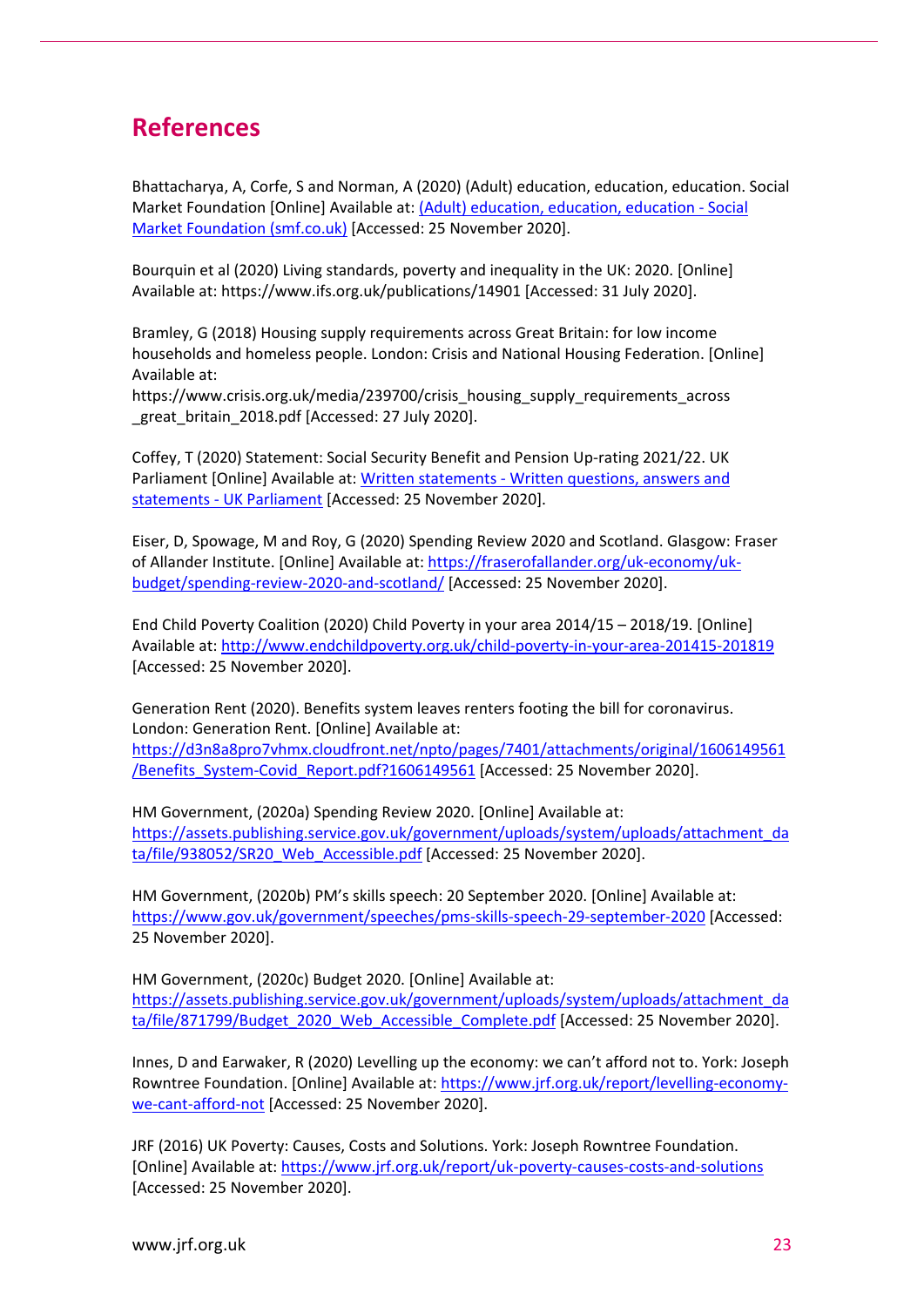Learning and Work Institute (2020) Work and Skills for the long-term unemployed. [Online] Available at[: https://learningandwork.org.uk/resources/research-and-reports/work-skills-for](https://learningandwork.org.uk/resources/research-and-reports/work-skills-for-the-long-term-unemployed/)[the-long-term-unemployed/](https://learningandwork.org.uk/resources/research-and-reports/work-skills-for-the-long-term-unemployed/) [Accessed: 25 November 2020].

OBR (2020) Paragraph 3.94 of the Economic and fiscal outlook. Office for Budget Responsibility. [Online] Available at: [http://cdn.obr.uk/CCS1020397650-001\\_OBR-](http://cdn.obr.uk/CCS1020397650-001_OBR-November2020-EFO-v2-Web-accessible.pdf)[November2020-EFO-v2-Web-accessible.pdf](http://cdn.obr.uk/CCS1020397650-001_OBR-November2020-EFO-v2-Web-accessible.pdf) [Accessed: 25 November].

Pincher, C (2020) Response to Clive Betts, MP, on the Select Committee report into long-term delivery of social and affordable rented housing. [Online] Available at: <https://committees.parliament.uk/publications/3574/documents/34505/default/> [Accessed: 25 November 2020].

Tinker, R (2020) Designing a Shared Prosperity Fund. York: Joseph Rowntree Foundation. [Online] Available at: <https://www.jrf.org.uk/report/designing-shared-prosperity-fund> [Accessed: 25 November 2020].

UK 2070 Commission (2020) Make no little plans. London: UK 2070 Commission. [Online] Available at:

[http://uk2070.org.uk/wpcontent/uploads/2020/04/Declaration\\_of\\_Intent\\_Brochure.pdf](http://uk2070.org.uk/wpcontent/uploads/2020/04/Declaration_of_Intent_Brochure.pdf) [Accessed: 16 June 2020].

Zymek, R and Jones, B (2020) UK regional productivity differences: an evidence review. London: Industrial Strategy Council. [Online] Available at: [https://industrialstrategycouncil.org/sites/default/files/attachments/UK%20Regional%20Prod](https://industrialstrategycouncil.org/sites/default/files/attachments/UK%20Regional%20Productivity%20Differences%20-%20An%20Evidence%20Review_0.pdf) [uctivity%20Differences%20-%20An%20Evidence%20Review\\_0.pdf](https://industrialstrategycouncil.org/sites/default/files/attachments/UK%20Regional%20Productivity%20Differences%20-%20An%20Evidence%20Review_0.pdf) [Accessed: 16 June 2020].